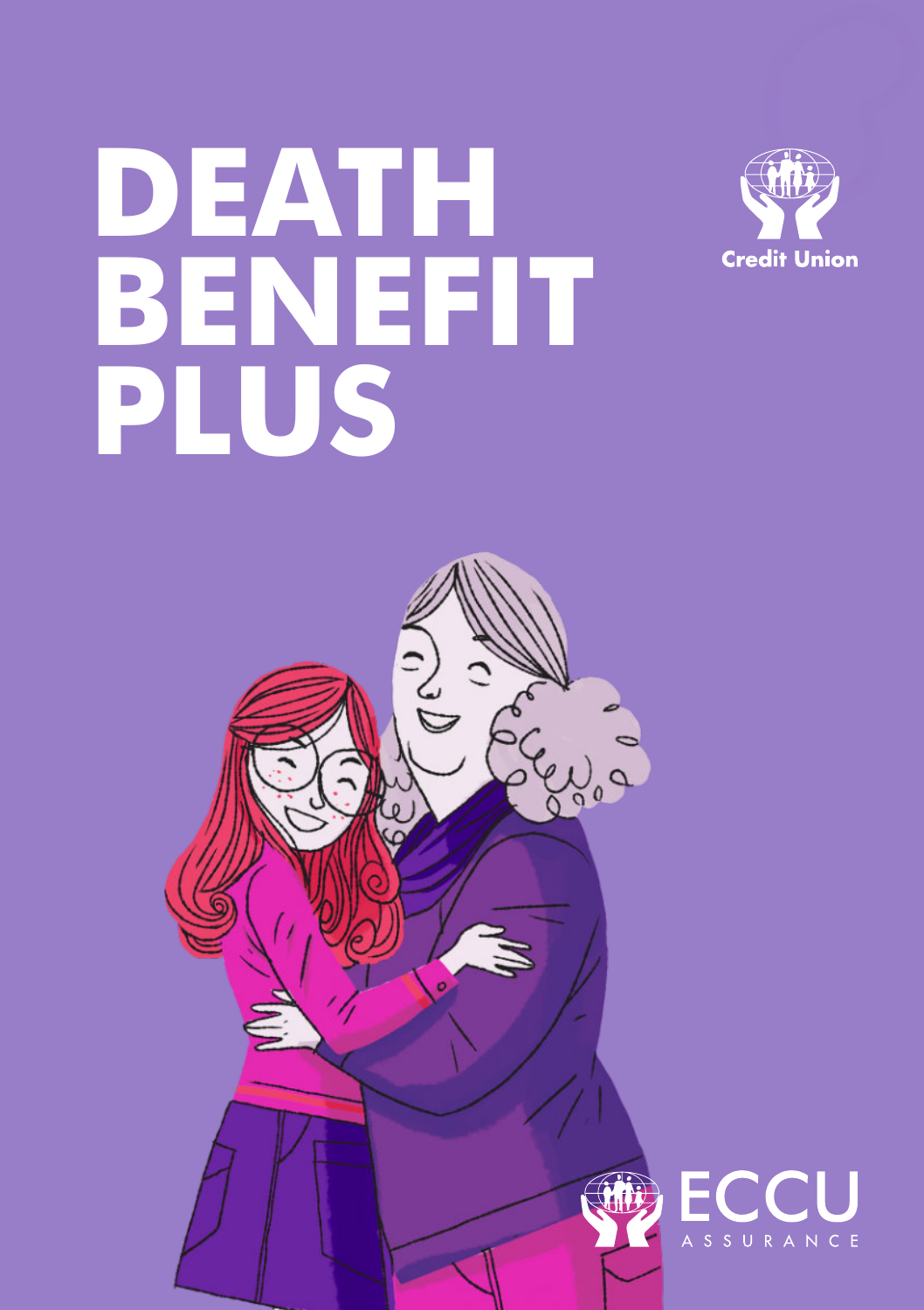

### **LOOK AFTER THOSE YOU LEAVE BEHIND**

### **with Death Benefit Plus**

A Death Benefit Plus life assurance policy will allow you to forward plan and help pay for your funeral, so they won't need to.

#### **HOW TO BUY A DEATH BENEFIT PLUS POLICY?**

**Buy your cover on-line at www.dbplus.ie OR Call us today at LoCall 0818 29 39 49**

#### **BENEFITS OF YOUR POLICY**

- ► Provides a lump sum benefit on your death
- ► No medical to attend and no lengthy medical questionnaires to complete
- ► Guaranteed acceptance for cover for Irish residents living in the Republic of Ireland aged 18 and over but under 80
- ► Premiums\* starting as low as €10 a month
- ► Wide choice of covers from €3,000 up to €15,000 maximum
- ► Fixed monthly premiums that will not increase
- ► Immediate accidental\*\* death cover
- ► Full whole of life cover after 2 years from the policy start date
- ► You can cancel at any time. Cancellations in the first 30 days receive a full refund.
- Provides you with peace of mind

#### **EXTRA BENEFITS WE PROVIDE**

- ► Protected Benefit if you must cancel early: If you cancel your policy but have paid a minimum of 5 years premiums, then a proportional "paid up" benefit will be kept for you.
- ► Double benefit paid on accidental\*\* death.

\*Based on a 46 year old with €3,000 cover paying a monthly premium of €10 including government levy. \*\*accidental death must be caused by a travel accident – see policy conditions.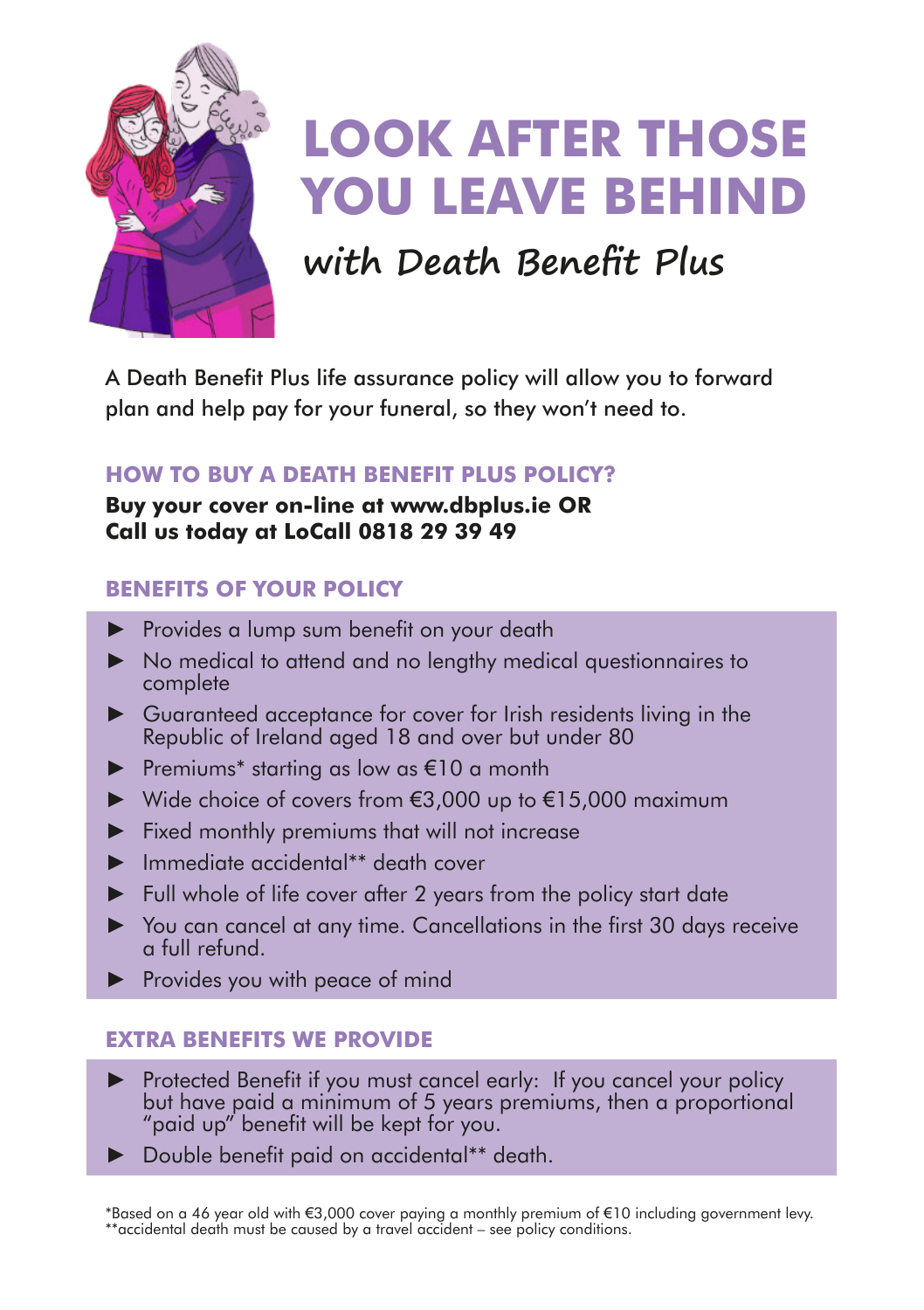## **CONTENTS**

#### **INTRODUCTION ........................................................................................... 4**

#### **DEATH BENEFIT PLUS ............................................................................ 6**

- 1. What is Death Benefit Plus?
- 2. Am I eligible Can I buy a policy?
- 3. No medical and no medical questionnaire
- 4. How to buy a policy?
- 5. How much cover can I buy?
- 6. What does a policy cost?
- 7. Your premiums and cover amount remain fixed
- 8. Can I buy more cover later?
- 9. When do premium payments end?
- 10. What happens if a premium payment is missed?
- 11. Protection for policies with 5 years premiums paid
- 12. First 2 years accidental death cover only
- 13. What is an accidental death?
- 14. Double benefit paid on accidental death
- 15. What if no claim is payable in the first 2 years?
- 16. Information on making a Claim
- 17. About the Insurer ECCU Assurance DAC

#### **PREMIUM TABLES .................................................................................... 12**

**DATA PRIVACY ............................................................................................ 14**

#### **CUSTOMER INFORMATION NOTICE (CIN) .................... 17**

- A. Information about the Policy
- B. Information on Service Fee
- C. Information about the Insurer
- D. Information to be supplied to the policyholder during the term of the insurance contract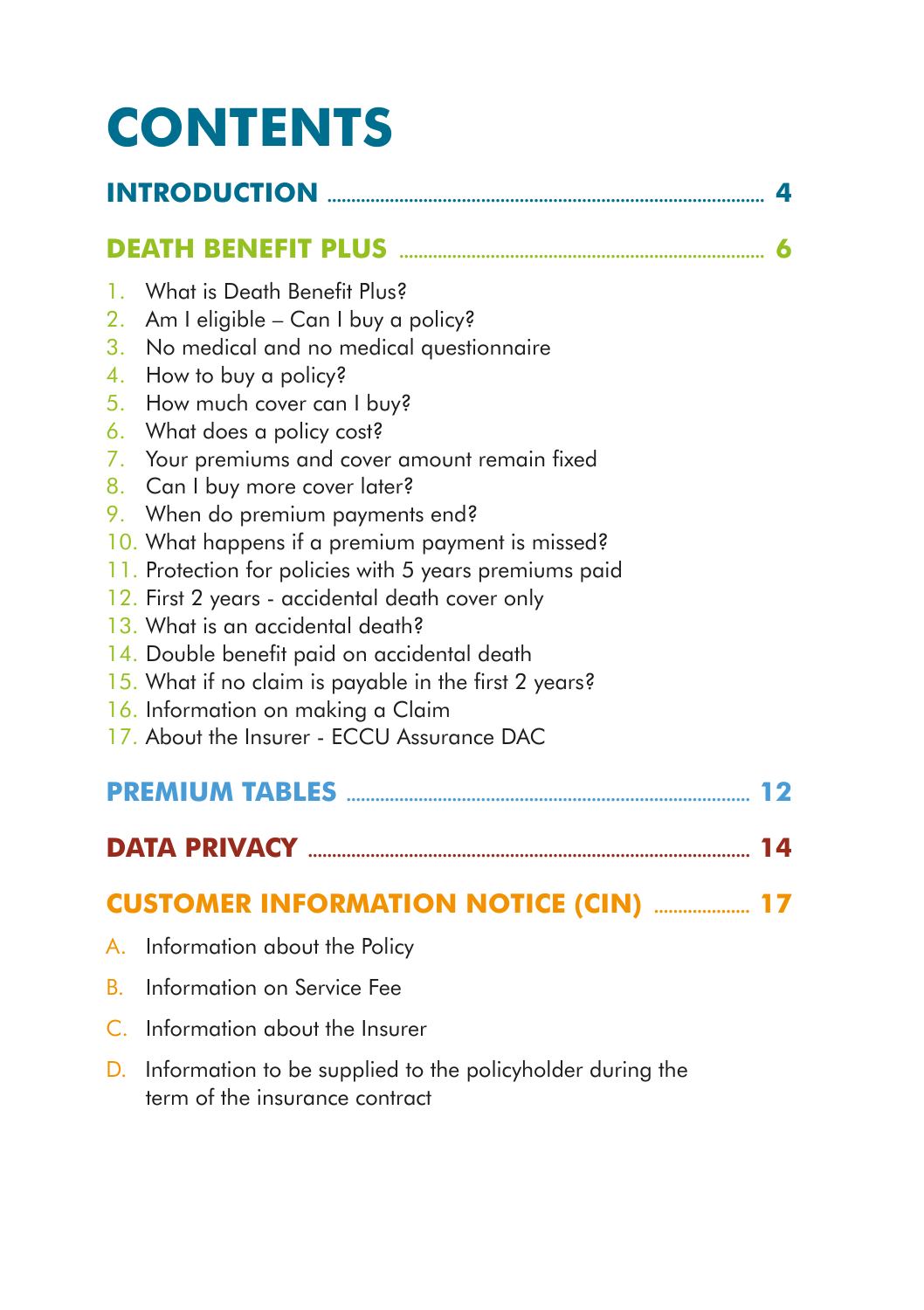### **INTRODUCTION**

This brochure will provide you with detailed information on the Death Benefit Plus insurance policy. Taking out a policy is an important decision and we want to ensure you understand the policy and are happy with your decision. We have arranged this brochure in a series of short sections to make it easy to understand. If any conflict arises between this brochure and the Policy Conditions, the Policy Conditions will apply. If there is something you don't understand please contact us, the Insurer, ECCU Assurance DAC. We would be delighted to hear from you.

#### **Contact Us**

You can contact us from Monday to Friday, between 9.00am and 4.45pm, at LoCall 0818 29 39 49. Further information is available on our website at www.dbplus.ie.

Our offices are located at: ECCU Assurance DAC 33 – 41 Lower Mount Street Dublin 2 D02 Y489

#### **Contact a financial advisor if you need advice**

This brochure will not give you specific financial advice. If you need financial advice you should contact an independent financial advisor. There is more information about this policy contained in our Policy Conditions booklet available on our website at www.dbplus.ie.

#### **You can change your mind**

If, when you receive your Death Benefit Plus policy, you feel it is not suitable for your needs then you can cancel it. You should write to ECCU Assurance DAC at the above address or alternatively send an email to dbplus@eccu.ie and instruct us to cancel your policy. When writing or emailing please provide us with your policy number, name, surname, address, and your date of birth. When we receive your cancellation instruction your policy will be cancelled immediately. You will then have no further premiums to pay and you will no longer be protected by the policy. If your cancellation instruction is received less than 30 days after your policy start date, then any premium paid will be refunded in full. If you cancel your policy after this initial 30-day period, your policy will be cancelled but you will not receive a refund of any premiums paid.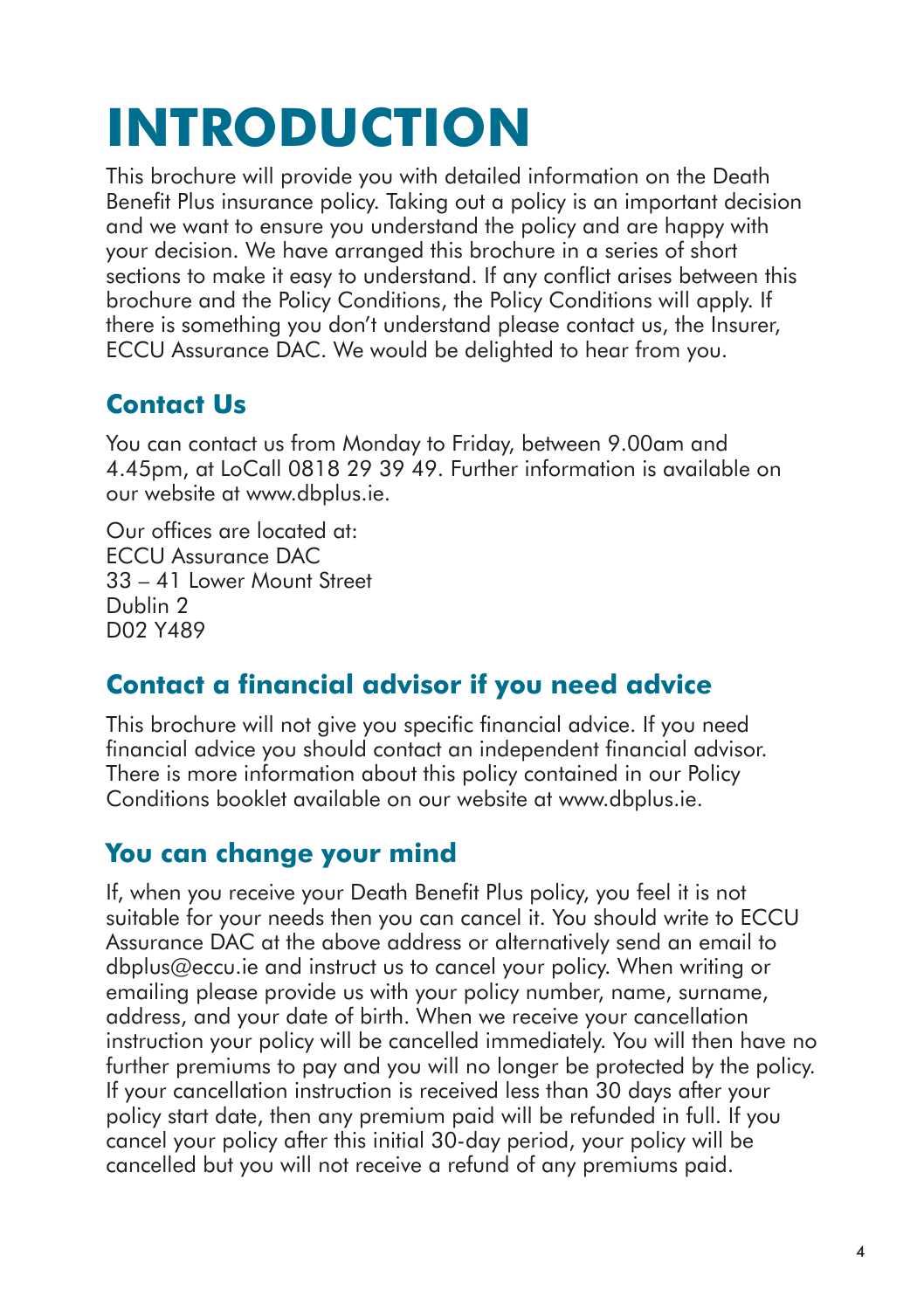#### **European Communities (Distance Marketing of Consumer Financial Services) Regulations 2004**

When a financial service or product is provided on a distance basis, e.a. on-line or by phone and not on a face to face basis, then we have to provide you with certain information. We have included this information in this brochure.

#### **What to do if you have a problem or a complaint**

The first thing to do is contact us and speak with a customer services advisor. You can contact us at 0818 29 39 49 from 9.00am to 4.45pm Monday to Friday. Following this if you remain dissatisfied you should write to us setting out your complaint and address this to: Insurance Operations Manager, ECCU Assurance DAC, 33-41 Lower Mount St., Dublin 2, D02 Y489.

If you feel at the end of our complaints process that you have not been treated fairly, then you can contact the Financial Services & Pensions Ombudsman at: The Financial Services and Pensions Ombudsman's Bureau, 3rd Floor, Lincoln House, Lincoln Place, Dublin 2.

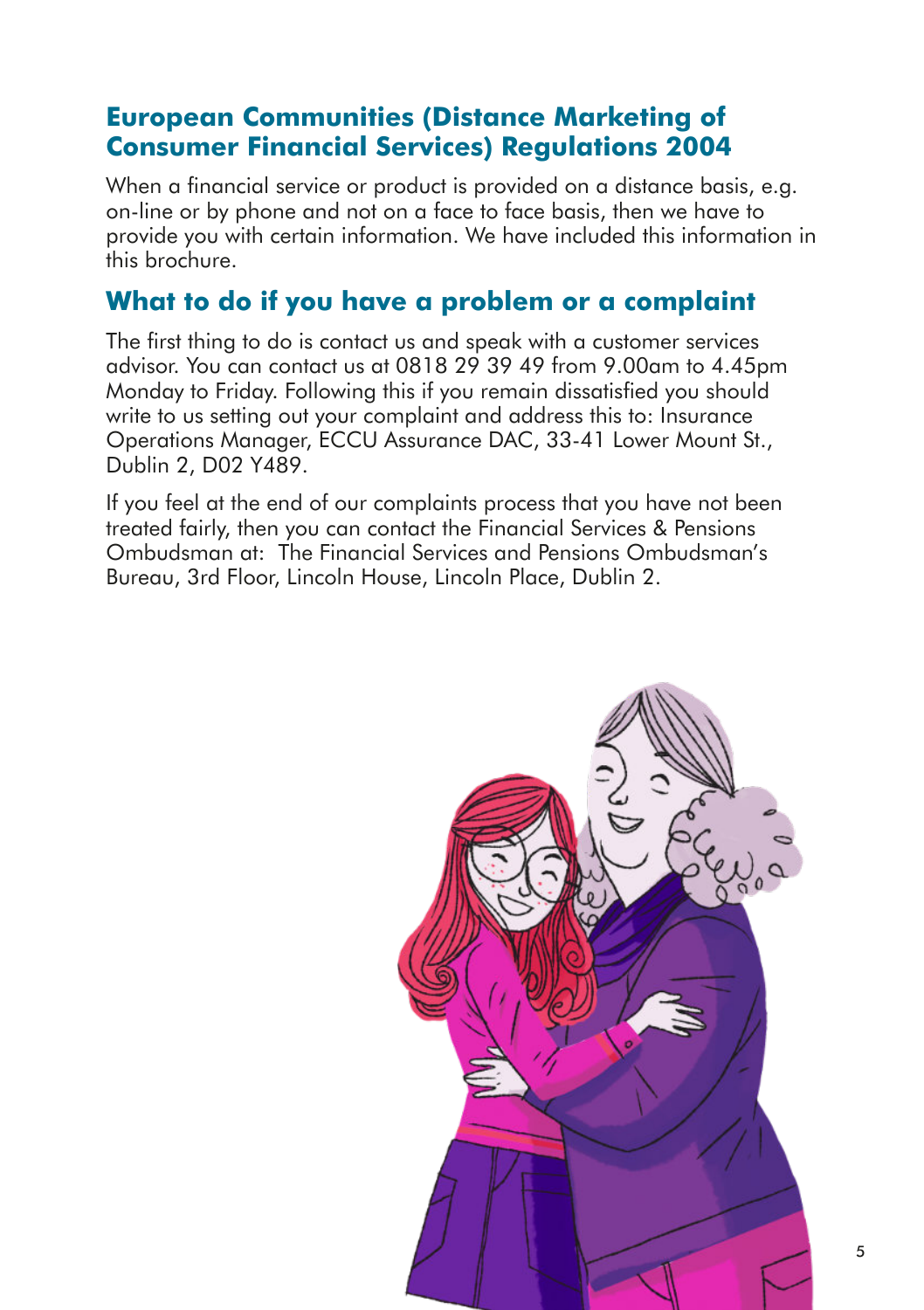

#### **1. What is Death Benefit Plus?**

Death Benefit Plus is a whole of life insurance policy that can provide your loved ones with a lump sum to pay funeral bills or other expenses that remain outstanding after you die. It is a policy designed to insure your own life, for the remainder of your life. The policy will only pay out in the first two years following policy commencement, if you die as the result of a travel accident. Once this waiting period has passed you are guaranteed to be covered for the rest of your life, subject to you making the required premium payments and our normal policy terms and conditions.

#### **2. Am I eligible – Can I buy a policy?**

You can buy a policy if you are an Irish resident, living in the Republic of Ireland, aged 18 and over but under 80 on the policy start date. You will also need to hold an account with an Irish based Financial Institution (Credit Union or Bank) that allows for direct debit deductions to enable payment of the monthly premium.

#### **3. No medical and no medical questionnaire**

Anyone that is eligible to buy a policy is guaranteed to be accepted for Death Benefit Plus cover and you will not need to answer any medical questions, provide a medical history or attend for a medical appointment.

For the first two years of your policy you are only covered if your death is caused by a travel accident. You should refer to the section "What is an accidental death" below or refer to the Policy Conditions booklet for further details.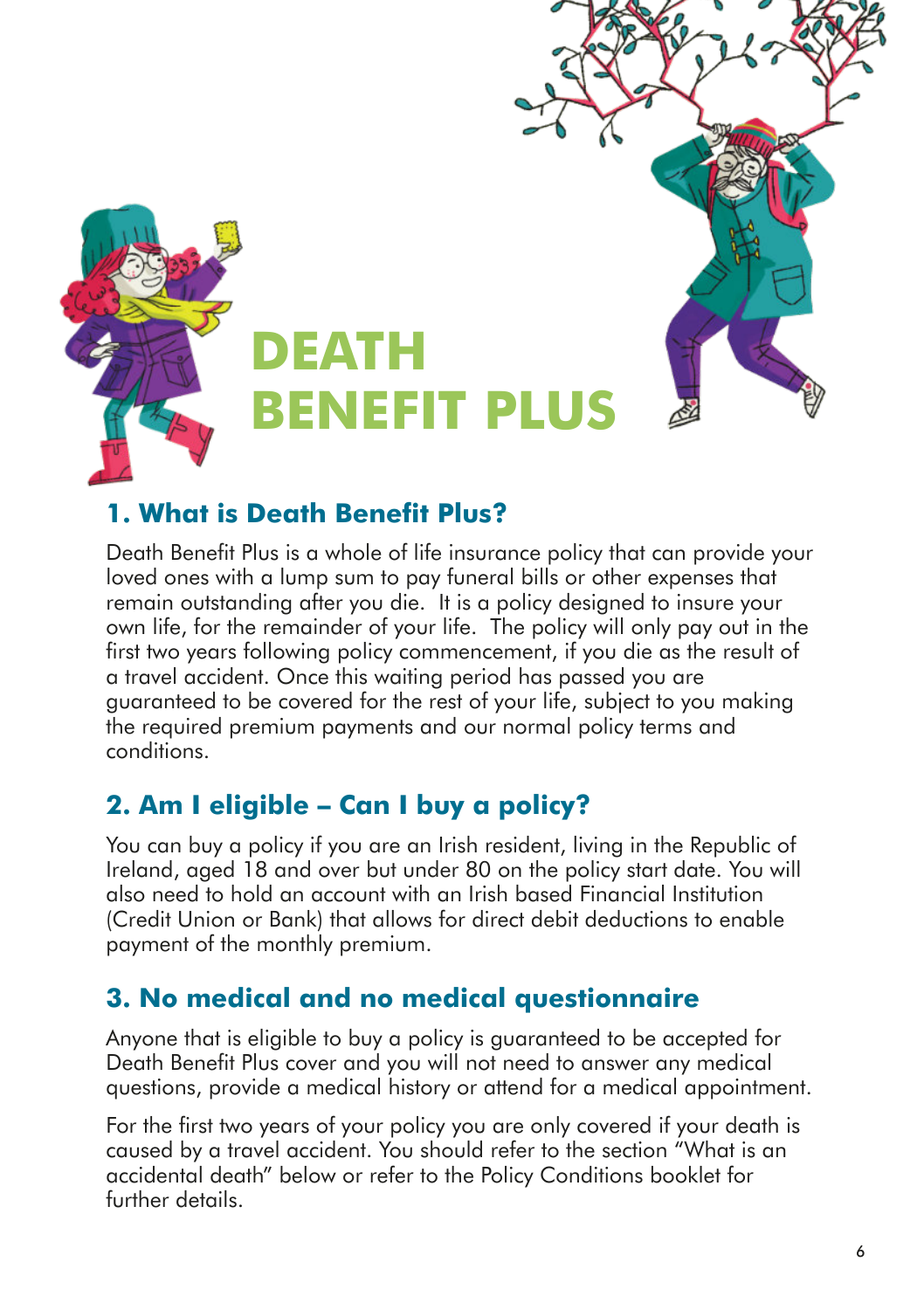#### **4. How to buy a policy?**

You can buy a Death Benefit Plus policy in one of the following ways:

#### **Option 1**

Go on-line to www.dbplus.ie and seek a Quote on our website. On viewing your quote, you can then proceed and purchase your policy on our secure website by completing our straightforward on-line policy application form

#### **Option 2**

You can phone us at Lo Call 0818 29 39 49 and speak to a service advisor. Our lines are open from 9.00am to 4.45pm Monday to Friday.

Note you will need to provide your date of birth to obtain a Quote on-line and if you wish to proceed to buy a policy you should have your account details including your IBAN number and email address (if available).

**or**

#### **5. How much cover can I buy?**

You may choose the level of cover to suit your needs from a range between €3,000 to €15,000. The full range of covers available are contained in the premium tables in this brochure.

You can own a single policy or you can buy additional policies at a future date, to increase your total aggregate cover, provided you are still under 80 years of age when you buy a policy and your total cover does not exceed €15,000. The 2-year cover waiting period will apply from the start date of each and any policy. The total amount of cover you buy remains the same over the term of a policy and this total amount can be claimed on your death, provided you have maintained your cover by keeping up your regular premium payments.

#### **6. What does a policy cost?**

Your monthly premium depends on your age and the cover amount you choose. The younger you are when you join, the lower your regular monthly premiums will be. Premiums for younger persons can start as low as €10 a month. A person aged 46 can buy €3,000 cover for €10 a month. To see the premium you would pay, refer to the premium tables contained in this brochure or alternatively obtain a quote at www.dbplus.ie.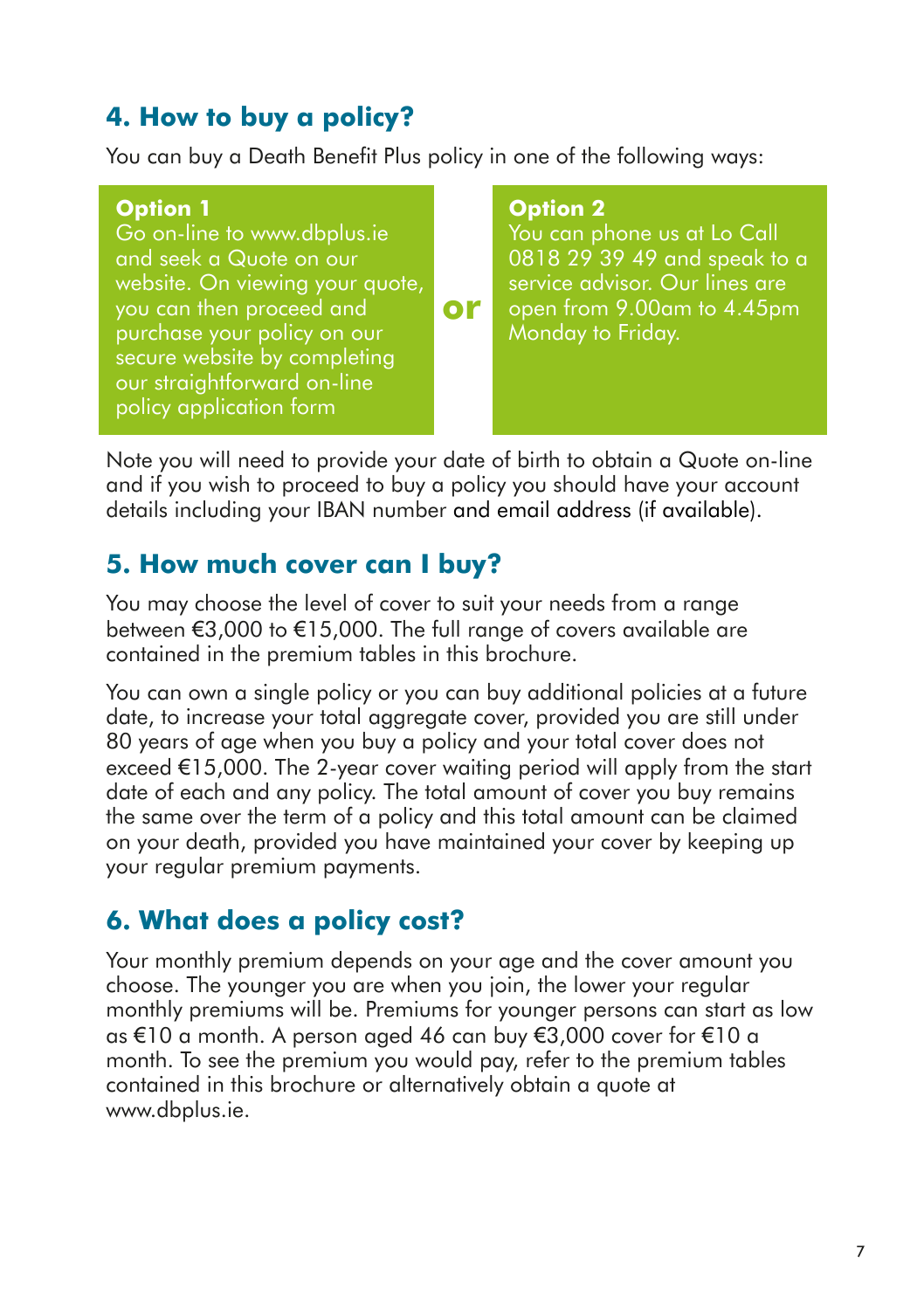#### **7. Your premiums and cover amount remain fixed**

When you purchase a policy, the premium amount and the cover amount remain fixed for the premium payment term. The premium amount you pay from the policy start date will remain the same and will be taken by direct debit monthly.

#### **8. Can I buy more cover later?**

Once you have chosen a cover amount and your policy is in place, you can't at a later date change the amount of cover for your existing policy. If at a future date you wish to increase the amount of cover you hold, you can buy an additional policy provided:

- ► you are still eligible to buy a policy,
- you pay a separate premium for the new policy.
- ► you understand that a 2 year waiting period applies to each policy independently and,
- ► you must ensure that the total aggregate cover across all policies you hold does not exceed €15,000.

#### **9. When do premium payments end?**

The number of premium payments you will need to make, depends on your age at the policy start date and which of the following events occurs first.

- 1. you reach your 85th birthday or,
- 2. the 30th anniversary of the policy start date or,
- 3. your death.

#### **Examples:**

- **1.** Maria buys a policy at age 70 and makes premium payments until her 85th birthday. Maria dies at age 88. In this case Maria's premiums stopped at age 85 and she remained protected until her death when a claim could be made for her.
- **2.** Peter buys a policy at age 38. He will not pay premiums until his 85th birthday as this would exceed the maximum policy premium payment term of 30 years. Instead, he will pay premiums until the 30th anniversary of his policy start date and his premiums will stop before he reaches his 69th birthday. He will then remain protected for the rest of his life, with no further premiums to pay, until a claim is made by his loved ones on his eventual death.
- **3.** Tom buys a policy at age 65 and dies at age 70 having made just 5 years premium payments. Tom's premiums will now stop on his death at age 70, and a lump sum can be claimed.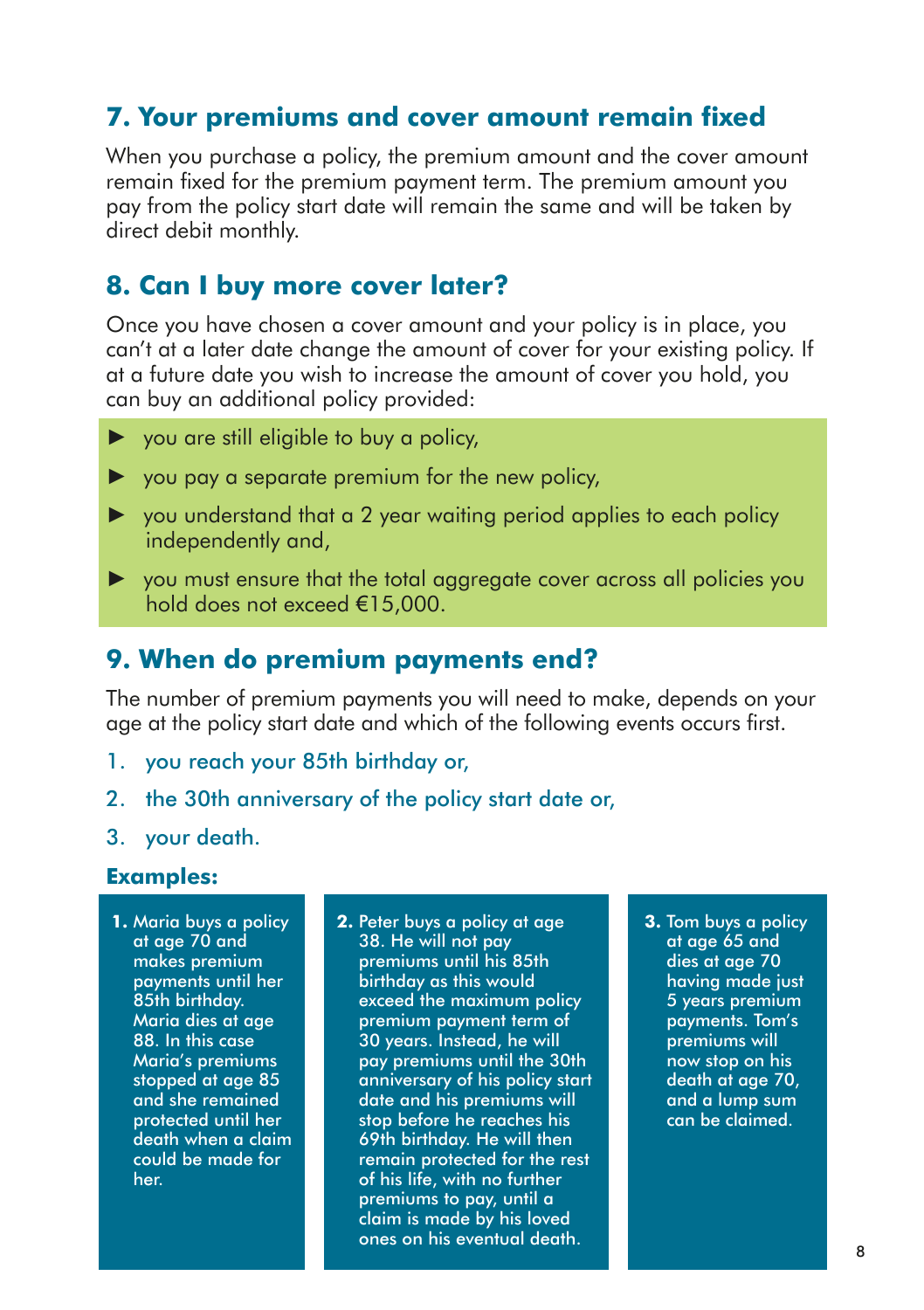#### **10. What happens if a premium payment is missed?**

If you don't make your regular premium payment by the due date, we will allow you a 30-day grace period to make the missed payment and resume your regular payments. If we don't receive the premium due within the grace period, then one of the following scenarios will occur depending on the number of premium payments you have made to date:

- 1. If the premium due during the grace period is not received and you have made less than 5 years premium payments, then cover under your policy will end immediately. Your policy will then cease, it will not be possible to make a claim on your death and no premiums will be returned to you.
- 2. If the premium due during the grace period is not received, but you have already made a minimum of 5 years premium payments, then a protected benefit feature of your policy will be brought into play and a proportional "paid up" benefit will be kept for you. This means you will not lose everything you have paid to date, and the "paid up" benefit can be claimed on your death. The amount of the "paid up" benefit will be less than the original cover amount you chose and details of its calculation are explained in the next section.

#### **11. Protected benefit for policies with 5 years premiums paid**

This policy includes a valuable protected benefit feature for eligible policy owners who cancel or stop paying their premiums early. This valuable protection only applies where at least 5 years premiums have been paid. This protection means the premium payments made to date are not lost but are converted into a "paid up" benefit and kept for you.

This "paid up" lump sum benefit will be less than the original cover amount you chose and is calculated as follows:

The cover amount is multiplied by the number of premium months actually paid, and then divided by the number of original premium months payable from the outset of the policy.

#### **Example:**

Original policy cover of €10,000 to be paid over 100 months. Only 65 months premiums are paid, out of a total of 100 months due, and then premiums payments stop.

€10,000 X 65 months paid 100 premium months originally payable

 $=$   $\epsilon$ 6,500 total paid up benefit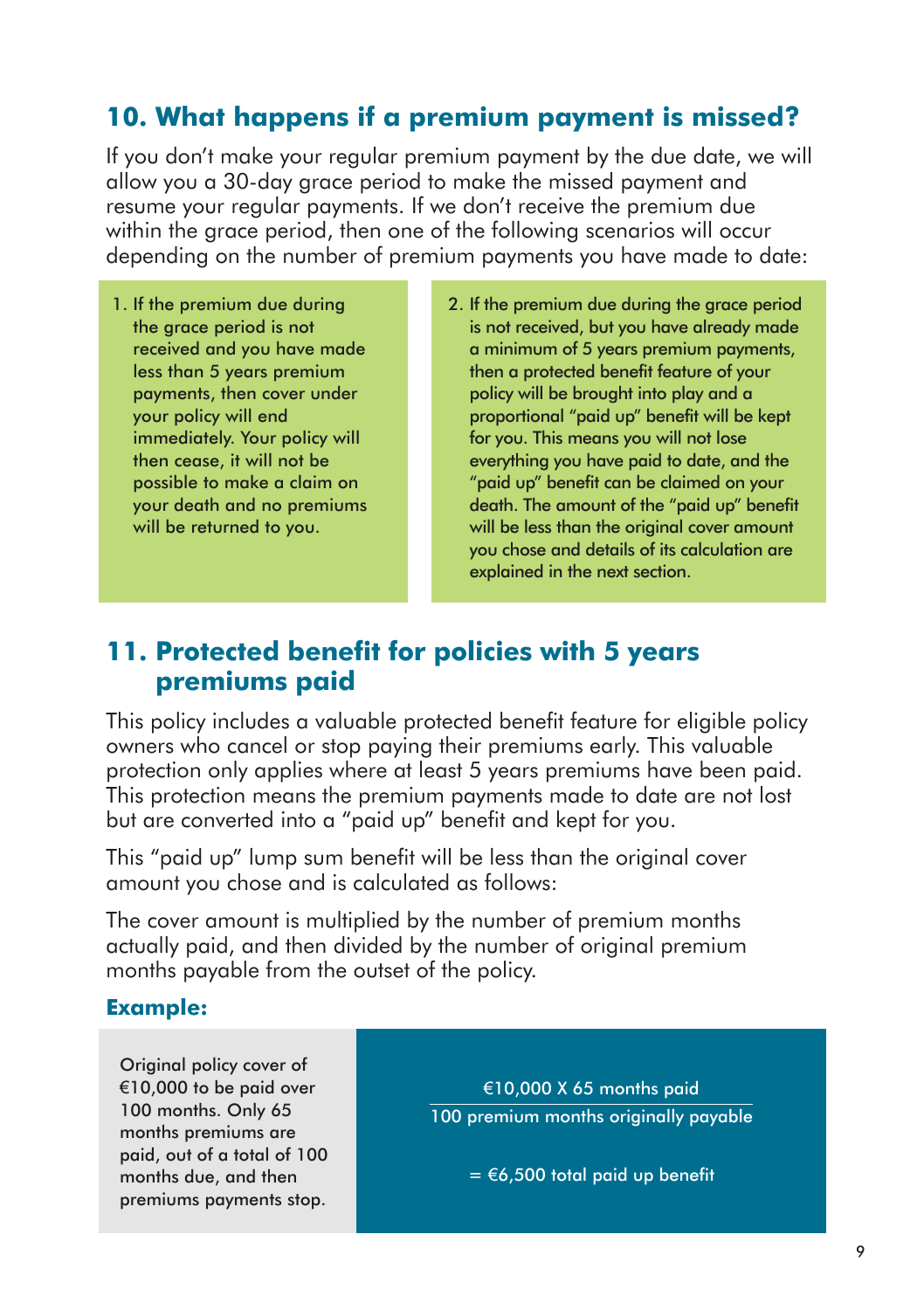#### **12. First 2 years - accidental death cover only**

Whole of life insurance policies are designed to protect a person for the remainder of their life. This policy does not require you to attend for a medical examination or to answer any medical questions. Due to this, for the first 2 years of this policy, you will only be covered if your death was caused by a travel accident. Once this 2 year waiting period has passed, and assuming you have continued to pay your regular premiums, then full cover will be in place to protect you for the rest of your life subject to our policy terms and conditions of cover detailed in your Policy Conditions booklet.

#### **13. What is an accidental death?**

In summary, this policy describes an accidental death as a death in our opinion caused solely and directly from bodily injuries caused by external violent, visible and accidental means, while travelling in a private car, as a pedestrian in a motor accident or as a fare paying passenger by road, rail, sea or air. For full details of what an accidental death is and the exclusions, you must refer to the Definitions & Explanations section of the Policy Conditions booklet. Some examples of events that would and would not be covered are:

| ▶ you die in a car accident in the first 2 years                                    | <b>Covered</b>     |
|-------------------------------------------------------------------------------------|--------------------|
| ▶ you drink-drive and die in a car accident in the first 2 years <b>Not Covered</b> |                    |
| ▶ you die from a Virus/Cancer in the first 2 years                                  | <b>Not Covered</b> |
| ▶ you die from a Virus/Cancer after 2 years                                         | <b>Covered</b>     |

#### **14. Double benefit paid on accidental death**

At any time following the policy start date where the policyholder dies solely as a result of a travel accident, as defined in the policy, and where regular premiums were paid in full, the benefit paid shall be double the cover stated in the policy schedule.

#### **15. What if no claim is payable in the first 2 years?**

If you die within the first 2 years and your death is deemed to be "accidental", as defined in the policy, then a claim can be made. If you die in the first 2 years and the cause is not deemed to be "accidental" then no claim will be paid, but any premiums paid to date will be returned to your estate.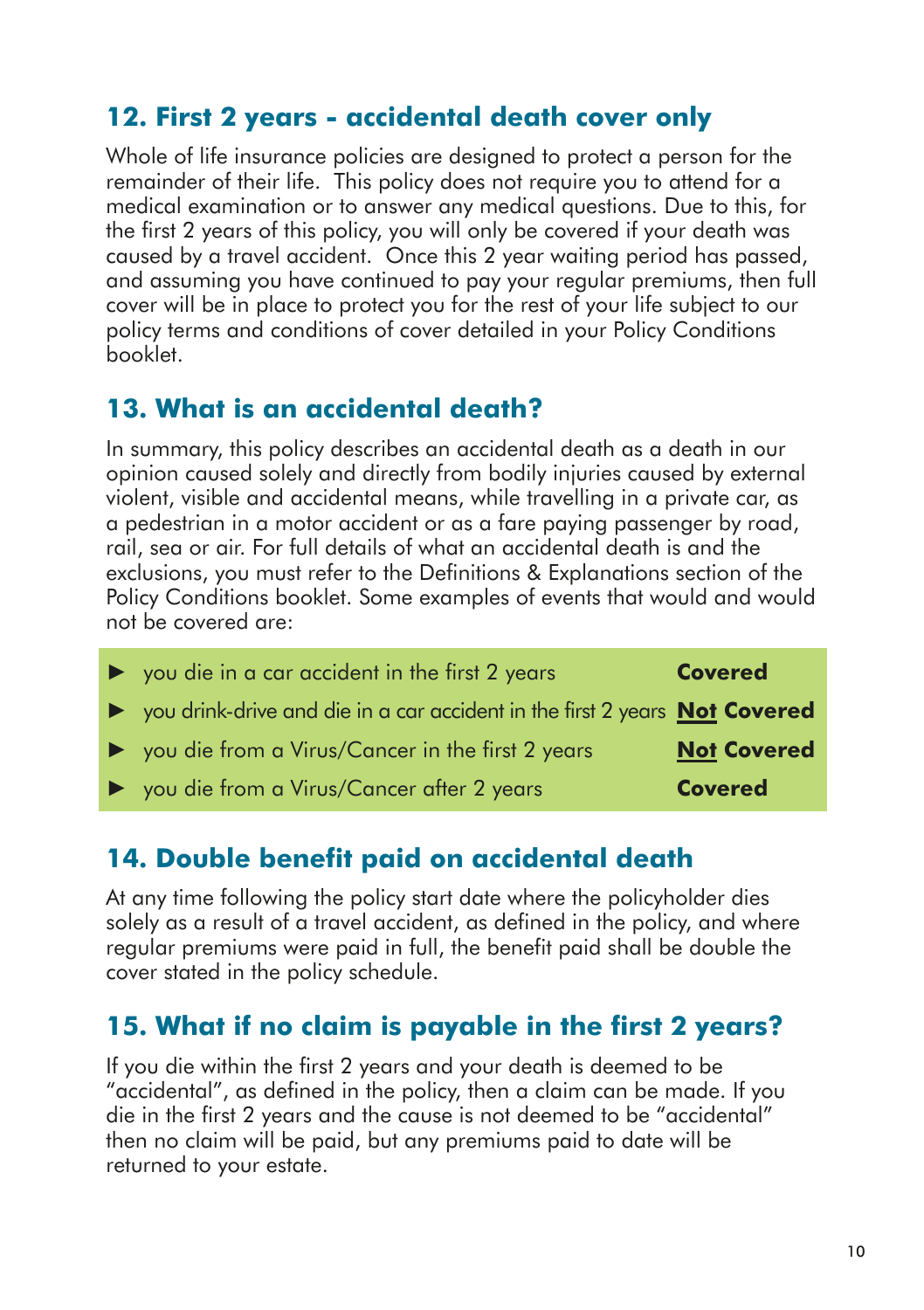#### **16. Information on making a Claim**

In the event of your death, your personal representatives can contact us at 0818 29 39 49 to ask for advice on making a claim. It will help if your personal representatives have your policy number when contacting us.

Are there circumstances when a claim would not be paid out?

- ► Yes, in the first two years you can't claim unless your death was due to a travel accident as defined in the policy.
- ► You also can't claim if you allowed your policy to lapse. Your policy could lapse in the event that you ceased to make premium payments at any time and where your policy does not qualify for a protected benefit.

Please read the Policy Conditions booklet for full details of the exclusions under this policy.

#### **17. About the Insurer - ECCU Assurance DAC**

The insurer of the Death Benefit Plus policy is ECCU Assurance DAC (ECCU) which is owned by credit unions affiliated to the Irish League of Credit Unions. ECCU is the Credit Union Movement's own life assurance company and has been providing insurance products to credit unions for over 40 years. ECCU is a limited company incorporated in Ireland. It is licensed under the Insurance Act 1936 and authorised under the European Union (Insurance and Reinsurance) Regulations 2015 to transact business in the Republic of Ireland.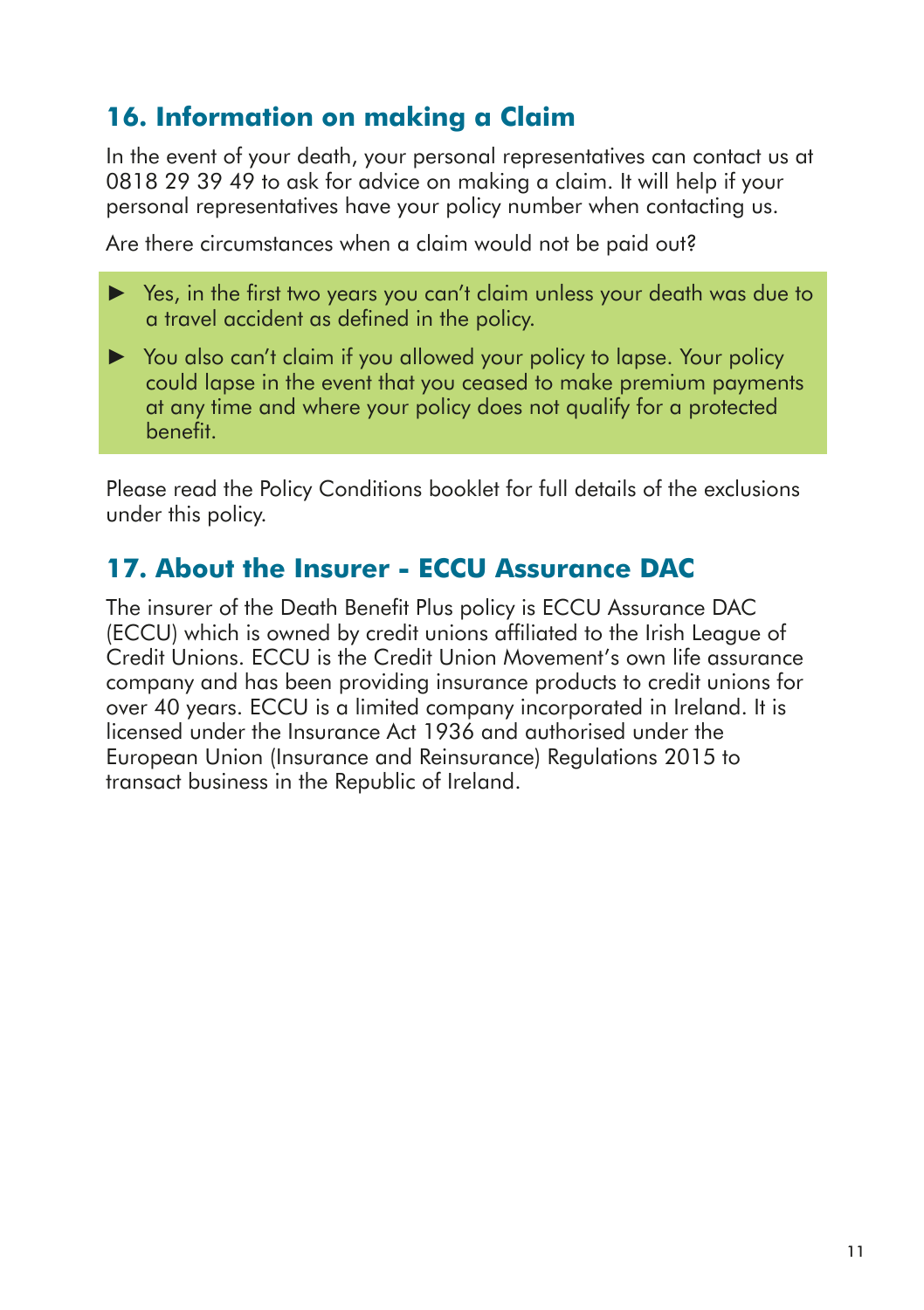### **PREMIUM TABLES**

The tables below show the monthly premium including the 1% government levy.

**AGE DEATH BENEFIT PLUS COVER AMOUNT**

|   | FAN |
|---|-----|
| 韋 |     |
|   |     |
|   |     |

| <b>NEXT</b><br><b>BIRTHDAY</b> | €3,000 | €3,500 | €4,000   | €4,500   | €5,000   | €5,500   | €6,000   | €6,500                                                                                | €7,000   | €7,500   | €8,000   | €8,500   |
|--------------------------------|--------|--------|----------|----------|----------|----------|----------|---------------------------------------------------------------------------------------|----------|----------|----------|----------|
| 19<br>to 46                    | €10.00 | €11.01 | €12.22   | €13.43   | €14.65   | €15.86   | €17.07   | €18.28                                                                                | €19.49   | €20.71   | €21.92   | €23.13   |
| 47                             | €10.10 | €11.36 | €12.63   | €13.89   | €15.15   | €16.41   | €17.68   | €18.94                                                                                | €20.20   | €21.46   | €22.73   | €23.99   |
| 48                             | €10.40 | €11.72 | €13.03   | €14.34   | €15.66   | €16.97   | €18.28   | €19.59                                                                                | €20.91   | €22.22   | €23.53   | €24.85   |
| 49                             | €10.71 | €12.07 | €13.43   | €14.80   | €16.16   | €17.52   | €18.89   | €20.25                                                                                | €21.61   | €22.98   | €24.34   | €25.70   |
| 50                             | €11.01 | €12.42 | €13.84   | €15.25   | €16.67   | €18.08   | €19.49   | €20.91                                                                                | €22.32   | €23.74   | €25.15   | €26.56   |
| 51                             | €11.31 | €12.78 | €14.24   | €15.71   | €17.17   | €18.63   | €20.10   | €21.56                                                                                | €23.03   | €24.49   | €25.96   | €27.42   |
| 52                             | €11.62 | €13.13 | €14.65   | €16.16   | €17.68   | €19.19   | €20.71   | €22.22                                                                                | €23.74   | €25.25   | €26.77   | €28.28   |
| 53                             | €11.92 | €13.48 | €15.05   | €16.61   | €18.18   | €19.75   | €21.31   | €22.88                                                                                | €24.44   | €26.01   | €27.57   | €29.14   |
| 54                             | €12.52 | €14.19 | €15.86   | €17.52   | €19.19   | €20.86   | €22.52   | €24.19                                                                                | €25.86   | €27.52   | €29.19   | €30.86   |
| 55                             | €13.13 | €14.90 | €16.67   | €18.43   | €20.20   | €21.97   | €23.74   | €25.50                                                                                | €27.27   | €29.04   | €30.81   | €32.57   |
| 56                             | €13.74 | €15.60 | €17.47   | €19.34   | €21.21   | €23.08   | €24.95   | €26.82                                                                                | €28.68   | €30.55   | €32.42   | €34.29   |
| 57                             | €14.34 | €16.31 | €18.28   | €20.25   | €22.22   | €24.19   | €26.16   | €28.13                                                                                | €30.10   | €32.07   | €34.04   | €36.01   |
| 58                             | €14.95 | €17.02 | €19.09   | €21.16   | €23.23   | €25.30   | €27.37   | €29.44                                                                                | €31.51   | €33.58   | €35.65   | €37.72   |
| 59                             | €15.86 | €18.08 | €20.30   | €22.52   | €24.75   | €26.97   | €29.19   | €31.41                                                                                | €33.63   | €35.86   | €38.08   | €40.30   |
| 60                             | €16.46 | €18.79 | €21.11   | €23.43   | €25.76   | €28.08   | €30.40   | €32.72                                                                                | €35.05   | €37.37   | €39.69   | €42.02   |
| 61                             | €17.07 | €19.49 | €21.92   | €24.34   | €26.77   | €29.19   | €31.61   | €34.04                                                                                | €36.46   | €38.89   | €41.31   | €43.73   |
| 62                             | €17.98 | €20.55 | €23.13   | €25.70   | €28.28   | €30.86   | €33.43   | €36.01                                                                                | €38.58   | €41.16   | €43.73   | €46.31   |
| 63                             | €18.89 | €21.61 | €24.34   | €27.07   | €29.80   | €32.52   | €35.25   | €37.98                                                                                | €40.70   | €43.43   | €46.16   | €48.88   |
| 64                             | €20.10 | €23.03 | €25.96   | €28.89   | €31.82   | €34.74   | €37.67   | €40.60                                                                                | €43.53   | €46.46   | €49.39   | €52.32   |
| 65                             | €21.31 | €24.44 | €27.57   | €30.70   | €33.84   | €36.97   | €40.10   | €43.23                                                                                | €46.36   | €49.49   | €52.62   | €55.75   |
| 66                             | €22.83 | €26.21 | €29.59   | €32.98   | €36.36   | €39.74   | €43.13   | €46.51                                                                                | €49.89   | €53.28   | €56.66   | €60.04   |
| 67                             | €24.04 | €27.62 | €31.21   | €34.79   | €38.38   | €41.97   | €45.55   | €49.14                                                                                | €52.72   | €56.31   | €59.89   | €63.48   |
| 68                             | €25.86 | €29.74 | €33.63   | €37.52   | €41.41   | €45.30   | €49.19   | €53.08                                                                                | €56.96   | €60.85   | €64.74   | €68.63   |
| 69                             | €27.37 | €31.51 | €35.65   | €39.79   | €43.94   | €48.08   | €52.22   | €56.36                                                                                | €60.50   | €64.64   | €68.78   | €72.92   |
| 70                             | €29.19 | €33.63 | €38.08   | €42.52   | €46.97   | €51.41   | €55.85   | €60.30                                                                                | €64.74   | €69.19   | €73.63   | €78.07   |
| 71                             | €30.70 | €35.40 | €40.10   | €44.79   | €49.49   | €54.19   | €58.88   | €63.58                                                                                | €68.28   | €72.97   | €77.67   | €82.37   |
| 72                             | €33.13 | €38.23 | €43.33   | €48.43   | €53.53   | €58.63   | €63.73   | €68.83                                                                                | €73.93   | €79.03   | €84.13   | €89.23   |
| 73                             | €35.86 | €41.41 | €46.97   | €52.52   | €58.08   | €63.63   | €69.19   | €74.74                                                                                | €80.30   | €85.85   | €91.41   | €96.96   |
| 74                             | €39.49 | €45.65 | €51.81   | €57.97   | €64.14   | €70.30   | €76.46   | €82.62                                                                                | €88.78   | €94.94   | No Cover | No Cover |
| 75                             | €44.34 | €51.31 | €58.28   | €65.25   | €72.22   | €79.18   | €86.15   | €93.12                                                                                | No Cover | No Cover | No Cover | No Cover |
| 76                             | €50.10 | €58.02 | €65.95   | €73.88   | €81.81   | €89.74   | €97.67   | No Cover                                                                              | No Cover | No Cover | No Cover | No Cover |
| 77                             | €56.46 | €65.45 | €74.44   | €83.43   | €92.42   | No Cover | No Cover | No Cover                                                                              | No Cover | No Cover | No Cover | No Cover |
| 78                             | €63.13 | €73.23 | €83.33   | €93.43   | No Cover | No Cover | No Cover | No Cover                                                                              | No Cover | No Cover | No Cover | No Cover |
| 79                             | €70.40 | €81.71 | €93.02   | No Cover | No Cover | No Cover | No Cover | No Cover                                                                              | No Cover | No Cover | No Cover | No Cover |
| 80                             | €78.28 | €90.90 | No Cover |          |          |          |          | No Cover   No Cover   No Cover   No Cover   No Cover   No Cover   No Cover   No Cover |          |          |          | No Cover |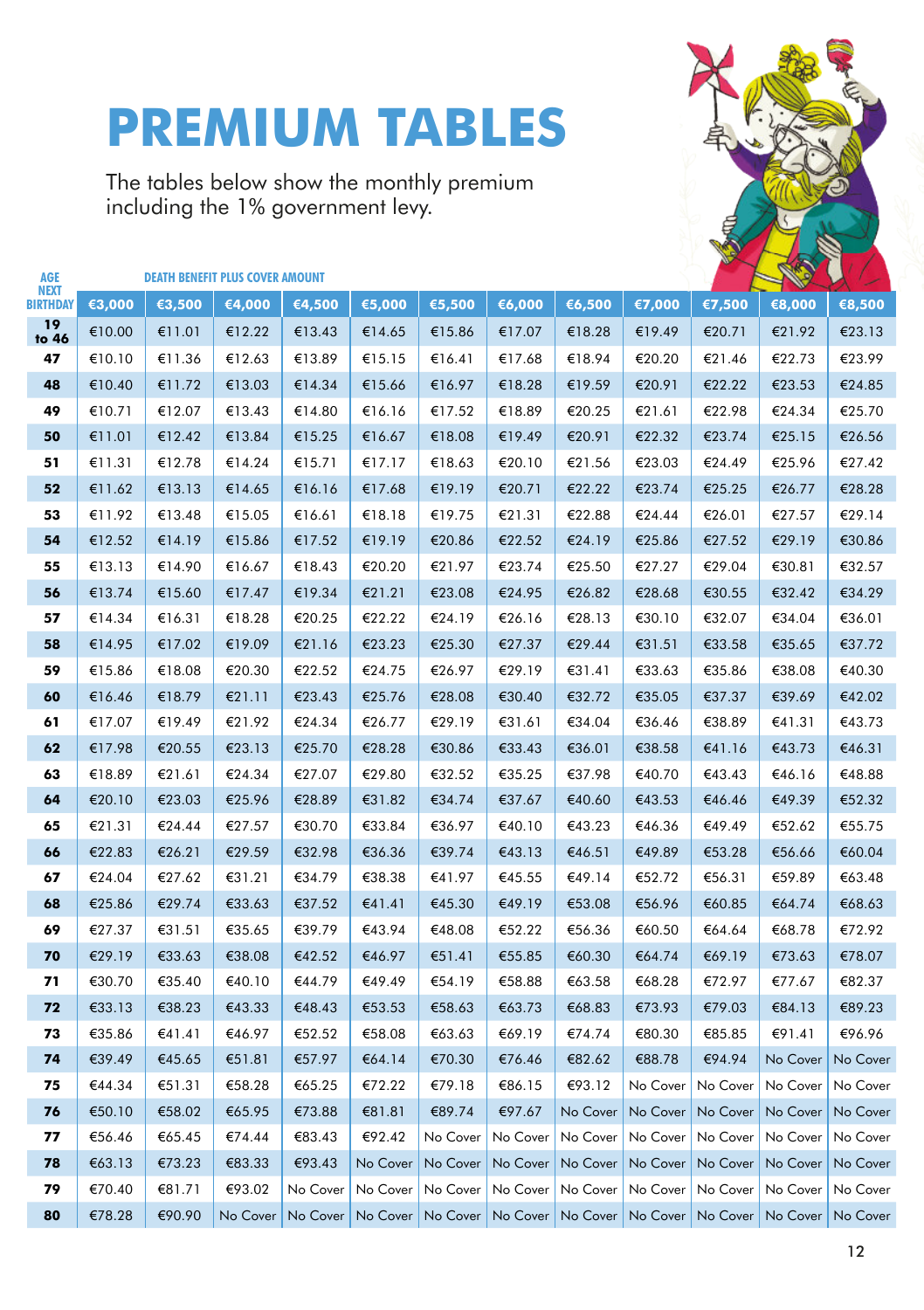| <b>BIRTHDAY</b><br>€9,000 | €9,500 |        | €10,500 | €11,000                                           | €11,500 | €12,000 | €12,500 | €13,000 |        | €14,000 | €14,500 | €15,000                                                                                                                                                                                                                                                                                                                                                                                                                                                                                                                                                                                                                                                                                                                                                                                                                                                                                                                                                                                                                                                                                                                                                                                                                                                                                                                                                                                                                                                                                                                                                       |
|---------------------------|--------|--------|---------|---------------------------------------------------|---------|---------|---------|---------|--------|---------|---------|---------------------------------------------------------------------------------------------------------------------------------------------------------------------------------------------------------------------------------------------------------------------------------------------------------------------------------------------------------------------------------------------------------------------------------------------------------------------------------------------------------------------------------------------------------------------------------------------------------------------------------------------------------------------------------------------------------------------------------------------------------------------------------------------------------------------------------------------------------------------------------------------------------------------------------------------------------------------------------------------------------------------------------------------------------------------------------------------------------------------------------------------------------------------------------------------------------------------------------------------------------------------------------------------------------------------------------------------------------------------------------------------------------------------------------------------------------------------------------------------------------------------------------------------------------------|
| €24.34                    | €25.55 | €26.77 | €27.98  | €29.19                                            | €30.40  | €31.61  | €32.83  | €34.04  | €35.25 | €36.46  | €37.67  | €38.89                                                                                                                                                                                                                                                                                                                                                                                                                                                                                                                                                                                                                                                                                                                                                                                                                                                                                                                                                                                                                                                                                                                                                                                                                                                                                                                                                                                                                                                                                                                                                        |
| €25.25                    | €26.51 | €27.78 | €29.04  | €30.30                                            | €31.56  | €32.83  | €34.09  | €35.35  | €36.61 | €37.88  | €39.14  | €40.40                                                                                                                                                                                                                                                                                                                                                                                                                                                                                                                                                                                                                                                                                                                                                                                                                                                                                                                                                                                                                                                                                                                                                                                                                                                                                                                                                                                                                                                                                                                                                        |
| €26.16                    | €27.47 | €28.79 | €30.10  | €31.41                                            | €32.72  | €34.04  | €35.35  | €36.66  | €37.98 | €39.29  | €40.60  | €41.92                                                                                                                                                                                                                                                                                                                                                                                                                                                                                                                                                                                                                                                                                                                                                                                                                                                                                                                                                                                                                                                                                                                                                                                                                                                                                                                                                                                                                                                                                                                                                        |
| €27.07                    | €28.43 | €29.80 | €31.16  | €32.52                                            | €33.89  | €35.25  | €36.61  | €37.98  | €39.34 | €40.70  | €42.07  | €43.43                                                                                                                                                                                                                                                                                                                                                                                                                                                                                                                                                                                                                                                                                                                                                                                                                                                                                                                                                                                                                                                                                                                                                                                                                                                                                                                                                                                                                                                                                                                                                        |
| €27.98                    | €29.39 | €30.81 | €32.22  | €33.63                                            | €35.05  | €36.46  | €37.88  | €39.29  | €40.70 | €42.12  | €43.53  | €44.95                                                                                                                                                                                                                                                                                                                                                                                                                                                                                                                                                                                                                                                                                                                                                                                                                                                                                                                                                                                                                                                                                                                                                                                                                                                                                                                                                                                                                                                                                                                                                        |
| €28.89                    | €30.35 | €31.82 | €33.28  | €34.74                                            | €36.21  | €37.67  | €39.14  | €40.60  | €42.07 | €43.53  | €45.00  | €46.46                                                                                                                                                                                                                                                                                                                                                                                                                                                                                                                                                                                                                                                                                                                                                                                                                                                                                                                                                                                                                                                                                                                                                                                                                                                                                                                                                                                                                                                                                                                                                        |
| €29.80                    | €31.31 | €32.83 | €34.34  | €35.86                                            | €37.37  | €38.89  | €40.40  | €41.92  | €43.43 | €44.95  | €46.46  | €47.98                                                                                                                                                                                                                                                                                                                                                                                                                                                                                                                                                                                                                                                                                                                                                                                                                                                                                                                                                                                                                                                                                                                                                                                                                                                                                                                                                                                                                                                                                                                                                        |
| €30.70                    | €32.27 | €33.84 | €35.40  | €36.97                                            | €38.53  | €40.10  | €41.66  | €43.23  | €44.79 | €46.36  | €47.92  | €49.49                                                                                                                                                                                                                                                                                                                                                                                                                                                                                                                                                                                                                                                                                                                                                                                                                                                                                                                                                                                                                                                                                                                                                                                                                                                                                                                                                                                                                                                                                                                                                        |
| €32.52                    | €34.19 | €35.86 | €37.52  | €39.19                                            | €40.85  | €42.52  | €44.19  | €45.85  | €47.52 | €49.19  | €50.85  | €52.52                                                                                                                                                                                                                                                                                                                                                                                                                                                                                                                                                                                                                                                                                                                                                                                                                                                                                                                                                                                                                                                                                                                                                                                                                                                                                                                                                                                                                                                                                                                                                        |
| €34.34                    | €36.11 | €37.88 | €39.64  | €41.41                                            | €43.18  | €44.95  | €46.71  | €48.48  | €50.25 | €52.02  | €53.78  | €55.55                                                                                                                                                                                                                                                                                                                                                                                                                                                                                                                                                                                                                                                                                                                                                                                                                                                                                                                                                                                                                                                                                                                                                                                                                                                                                                                                                                                                                                                                                                                                                        |
| €36.16                    | €38.03 | €39.90 | €41.76  | €43.63                                            | €45.50  | €47.37  | €49.24  | €51.11  | €52.97 | €54.84  | €56.71  | €58.58                                                                                                                                                                                                                                                                                                                                                                                                                                                                                                                                                                                                                                                                                                                                                                                                                                                                                                                                                                                                                                                                                                                                                                                                                                                                                                                                                                                                                                                                                                                                                        |
| €37.98                    | €39.95 | €41.92 | €43.88  | €45.85                                            | €47.82  | €49.79  | €51.76  | €53.73  | €55.70 | €57.67  | €59.64  | €61.61                                                                                                                                                                                                                                                                                                                                                                                                                                                                                                                                                                                                                                                                                                                                                                                                                                                                                                                                                                                                                                                                                                                                                                                                                                                                                                                                                                                                                                                                                                                                                        |
| €39.79                    | €41.86 | €43.94 | €46.01  | €48.08                                            | €50.15  | €52.22  | €54.29  | €56.36  | €58.43 | €60.50  | €62.57  | €64.64                                                                                                                                                                                                                                                                                                                                                                                                                                                                                                                                                                                                                                                                                                                                                                                                                                                                                                                                                                                                                                                                                                                                                                                                                                                                                                                                                                                                                                                                                                                                                        |
| €42.52                    | €44.74 | €46.97 | €49.19  | €51.41                                            | €53.63  | €55.85  | €58.08  | €60.30  | €62.52 | €64.74  | €66.96  | €69.19                                                                                                                                                                                                                                                                                                                                                                                                                                                                                                                                                                                                                                                                                                                                                                                                                                                                                                                                                                                                                                                                                                                                                                                                                                                                                                                                                                                                                                                                                                                                                        |
| €44.34                    | €46.66 | €48.99 | €51.31  | €53.63                                            | €55.95  | €58.28  | €60.60  | €62.92  | €65.25 | €67.57  | €69.89  | €72.22                                                                                                                                                                                                                                                                                                                                                                                                                                                                                                                                                                                                                                                                                                                                                                                                                                                                                                                                                                                                                                                                                                                                                                                                                                                                                                                                                                                                                                                                                                                                                        |
| €46.16                    | €48.58 | €51.01 | €53.43  | €55.85                                            | €58.28  | €60.70  | €63.13  | €65.55  | €67.97 | €70.40  | €72.82  | €75.25                                                                                                                                                                                                                                                                                                                                                                                                                                                                                                                                                                                                                                                                                                                                                                                                                                                                                                                                                                                                                                                                                                                                                                                                                                                                                                                                                                                                                                                                                                                                                        |
| €48.88                    | €51.46 | €54.04 | €56.61  | €59.19                                            | €61.76  | €64.34  | €66.91  | €69.49  | €72.06 | €74.64  | €77.21  | €79.79                                                                                                                                                                                                                                                                                                                                                                                                                                                                                                                                                                                                                                                                                                                                                                                                                                                                                                                                                                                                                                                                                                                                                                                                                                                                                                                                                                                                                                                                                                                                                        |
| €51.61                    | €54.34 | €57.07 | €59.79  | €62.52                                            | €65.25  | €67.97  | €70.70  | €73.43  | €76.15 | €78.88  | €81.61  | €84.34                                                                                                                                                                                                                                                                                                                                                                                                                                                                                                                                                                                                                                                                                                                                                                                                                                                                                                                                                                                                                                                                                                                                                                                                                                                                                                                                                                                                                                                                                                                                                        |
| €55.25                    | €58.18 | €61.11 | €64.03  | €66.96                                            | €69.89  | €72.82  | €75.75  | €78.68  | €81.61 | €84.54  | €87.47  | €90.40                                                                                                                                                                                                                                                                                                                                                                                                                                                                                                                                                                                                                                                                                                                                                                                                                                                                                                                                                                                                                                                                                                                                                                                                                                                                                                                                                                                                                                                                                                                                                        |
| €58.88                    | €62.01 | €65.15 | €68.28  | €71.41                                            | €74.54  | €77.67  | €80.80  | €83.93  | €87.06 | €90.19  | €93.32  | €96.46                                                                                                                                                                                                                                                                                                                                                                                                                                                                                                                                                                                                                                                                                                                                                                                                                                                                                                                                                                                                                                                                                                                                                                                                                                                                                                                                                                                                                                                                                                                                                        |
| €63.43                    | €66.81 | €70.20 | €73.58  | €76.96                                            | €80.35  | €83.73  | €87.11  | €90.50  | €93.88 | €97.26  |         |                                                                                                                                                                                                                                                                                                                                                                                                                                                                                                                                                                                                                                                                                                                                                                                                                                                                                                                                                                                                                                                                                                                                                                                                                                                                                                                                                                                                                                                                                                                                                               |
| €67.06                    | €70.65 | €74.24 | €77.82  | €81.41                                            | €84.99  | €88.58  | €92.16  | €95.75  | €99.33 |         |         |                                                                                                                                                                                                                                                                                                                                                                                                                                                                                                                                                                                                                                                                                                                                                                                                                                                                                                                                                                                                                                                                                                                                                                                                                                                                                                                                                                                                                                                                                                                                                               |
| €72.52                    | €76.41 | €80.30 | €84.18  | €88.07                                            | €91.96  | €95.85  | €99.74  |         |        |         |         |                                                                                                                                                                                                                                                                                                                                                                                                                                                                                                                                                                                                                                                                                                                                                                                                                                                                                                                                                                                                                                                                                                                                                                                                                                                                                                                                                                                                                                                                                                                                                               |
| €77.06                    | €81.20 | €85.35 | €89.49  | €93.63                                            | €97.77  |         |         |         |        |         |         |                                                                                                                                                                                                                                                                                                                                                                                                                                                                                                                                                                                                                                                                                                                                                                                                                                                                                                                                                                                                                                                                                                                                                                                                                                                                                                                                                                                                                                                                                                                                                               |
| €82.52                    | €86.96 | €91.41 | €95.85  |                                                   |         |         |         |         |        |         |         |                                                                                                                                                                                                                                                                                                                                                                                                                                                                                                                                                                                                                                                                                                                                                                                                                                                                                                                                                                                                                                                                                                                                                                                                                                                                                                                                                                                                                                                                                                                                                               |
| €87.06                    | €91.76 | €96.46 |         |                                                   |         |         |         |         |        |         |         |                                                                                                                                                                                                                                                                                                                                                                                                                                                                                                                                                                                                                                                                                                                                                                                                                                                                                                                                                                                                                                                                                                                                                                                                                                                                                                                                                                                                                                                                                                                                                               |
| €94.33                    | €99.43 |        |         |                                                   |         |         |         |         |        |         |         |                                                                                                                                                                                                                                                                                                                                                                                                                                                                                                                                                                                                                                                                                                                                                                                                                                                                                                                                                                                                                                                                                                                                                                                                                                                                                                                                                                                                                                                                                                                                                               |
|                           |        |        |         |                                                   |         |         |         |         |        |         |         |                                                                                                                                                                                                                                                                                                                                                                                                                                                                                                                                                                                                                                                                                                                                                                                                                                                                                                                                                                                                                                                                                                                                                                                                                                                                                                                                                                                                                                                                                                                                                               |
|                           |        |        |         |                                                   |         |         |         |         |        |         |         |                                                                                                                                                                                                                                                                                                                                                                                                                                                                                                                                                                                                                                                                                                                                                                                                                                                                                                                                                                                                                                                                                                                                                                                                                                                                                                                                                                                                                                                                                                                                                               |
|                           |        |        |         |                                                   |         |         |         |         |        |         |         |                                                                                                                                                                                                                                                                                                                                                                                                                                                                                                                                                                                                                                                                                                                                                                                                                                                                                                                                                                                                                                                                                                                                                                                                                                                                                                                                                                                                                                                                                                                                                               |
|                           |        |        |         |                                                   |         |         |         |         |        |         |         |                                                                                                                                                                                                                                                                                                                                                                                                                                                                                                                                                                                                                                                                                                                                                                                                                                                                                                                                                                                                                                                                                                                                                                                                                                                                                                                                                                                                                                                                                                                                                               |
|                           |        |        |         |                                                   |         |         |         |         |        |         |         |                                                                                                                                                                                                                                                                                                                                                                                                                                                                                                                                                                                                                                                                                                                                                                                                                                                                                                                                                                                                                                                                                                                                                                                                                                                                                                                                                                                                                                                                                                                                                               |
|                           |        |        |         |                                                   |         |         |         |         |        |         |         |                                                                                                                                                                                                                                                                                                                                                                                                                                                                                                                                                                                                                                                                                                                                                                                                                                                                                                                                                                                                                                                                                                                                                                                                                                                                                                                                                                                                                                                                                                                                                               |
|                           |        |        |         |                                                   |         |         |         |         |        |         |         |                                                                                                                                                                                                                                                                                                                                                                                                                                                                                                                                                                                                                                                                                                                                                                                                                                                                                                                                                                                                                                                                                                                                                                                                                                                                                                                                                                                                                                                                                                                                                               |
|                           |        |        |         |                                                   |         |         |         |         |        |         |         |                                                                                                                                                                                                                                                                                                                                                                                                                                                                                                                                                                                                                                                                                                                                                                                                                                                                                                                                                                                                                                                                                                                                                                                                                                                                                                                                                                                                                                                                                                                                                               |
|                           |        |        |         | <b>DEATH BENEFIT PLUS COVER AMOUNT</b><br>€10,000 |         |         |         |         |        |         | €13,500 | No Cover No Cover<br>No Cover No Cover No Cover<br>No Cover No Cover No Cover No Cover No Cover<br>No Cover No Cover No Cover No Cover No Cover No Cover No Cover<br>No Cover No Cover No Cover No Cover No Cover No Cover No Cover No Cover No Cover<br>No Cover No Cover No Cover No Cover No Cover No Cover No Cover No Cover No Cover No Cover No Cover<br>No Cover No Cover No Cover No Cover No Cover No Cover No Cover No Cover No Cover No Cover No Cover No Cover<br>No Cover No Cover No Cover No Cover No Cover No Cover No Cover No Cover No Cover No Cover No Cover No Cover No Cover No Cover <br>No Cover No Cover No Cover No Cover No Cover No Cover No Cover No Cover No Cover No Cover No Cover No Cover No Cover No Cover<br>No Cover No Cover No Cover No Cover No Cover No Cover No Cover No Cover No Cover No Cover No Cover No Cover No Cover No Cover<br>No Cover No Cover No Cover No Cover No Cover No Cover No Cover No Cover No Cover No Cover No Cover No Cover No Cover No Cover<br>No Cover No Cover No Cover No Cover No Cover No Cover No Cover No Cover No Cover No Cover No Cover No Cover No Cover No Cover<br>No Cover No Cover No Cover No Cover No Cover No Cover No Cover No Cover No Cover No Cover No Cover No Cover No Cover No Cover<br>No Cover No Cover No Cover No Cover No Cover No Cover No Cover No Cover No Cover No Cover No Cover No Cover No Cover No Cover <br>No Cover No Cover No Cover No Cover No Cover No Cover No Cover No Cover No Cover No Cover No Cover No Cover No Cover No Cover No Cover |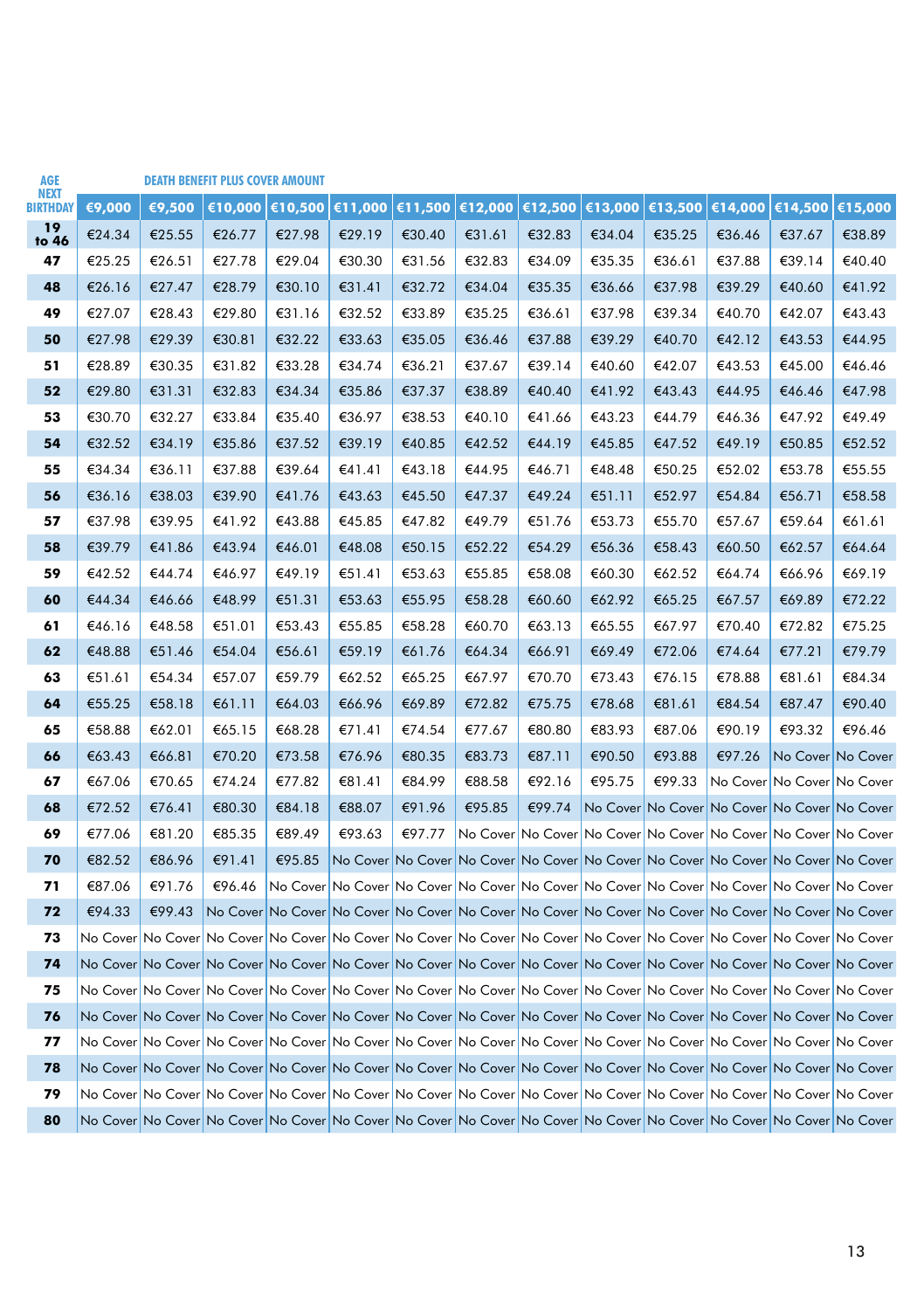### **DATA PRIVACY**

#### **DATA PROTECTION**

#### **How We Use Personal Information and the Lawful Basis for our Processing**

ECCU Assurance DAC, ("ECCU"), is the insurance underwriter of Death Benefit Plus.

ECCU is the Data Controller of Death Benefit Plus policyholders' personal data, and of those seeking a quotation before taking out a policy, under the terms of the General Data Protection Regulation, ("GDPR"). ECCU is committed to protecting the privacy of its prospective customers, policyholders, claimants, business contacts, and all data subjects, in accordance with the requirements of the GDPR.

Personal information is data that identifies and relates to you, or other data subjects, (e.g. the executor of your Will).

#### **The types of Personal Information we may collect and why**

We need to collect and use personal information in our legitimate interests to provide a quotation of monthly premium to prospective policyholders. We also need to collect and use additional personal information to provide benefits under policies that have been taken out, i.e. in performance of contracts of insurance. This includes information such as name, date of birth, contact and premium payment account details, and other information as set out in the application form accessed via our website. We also create related personal information such as policy numbers, etc. We need to process personal information to comply with law and financial regulations too.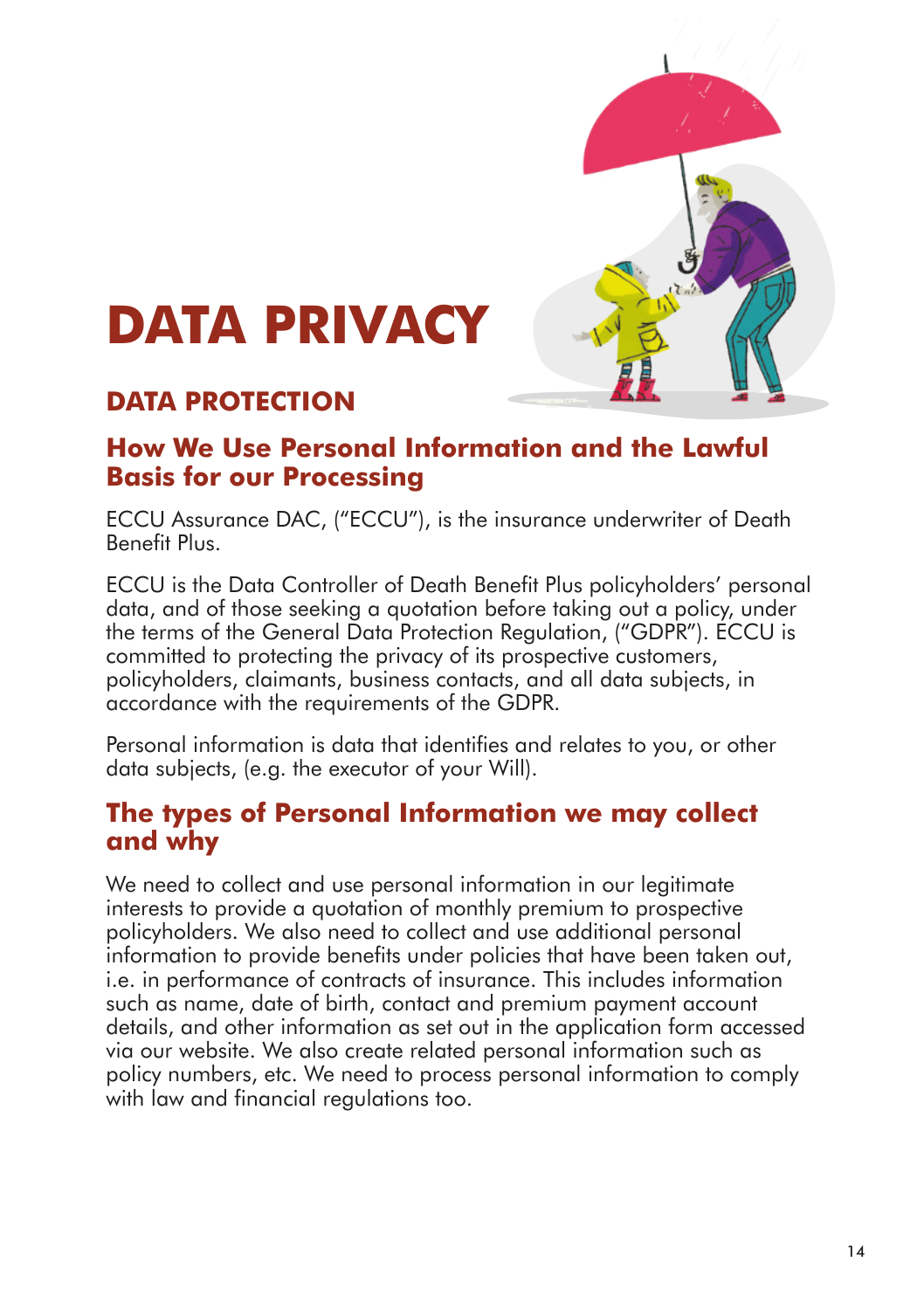ECCU uses personal information in order to:-

- ► Provide quotations to prospective policyholders;
- ► Issue policies;
- ► Make and receive payments;
- ► Provide policyholders with information about their policies;
- ► Administer policies and pay benefits;
- ► Manage business operations and Information and Communications Technology infrastructure;
- ► Prevent, detect and investigate crime, e.g. fraud or money laundering;
- ► Establish and defend legal rights;
- ► Achieve regulatory compliance;
- ► Enable monitoring and recording of telephone calls for quality, training and contractual purposes;
- ► Facilitate market research & statistical analysis; and
- Be able to communicate with policyholders.

#### **Sharing of Personal Information**

Personal information may be shared with the Irish League of Credit Unions, Applied Systems, IT suppliers, other service providers and with other third parties, (including government authorities), if required by law or financial regulations.

#### **International transfer**

Your personal information is processed and stored within the EU.

#### **How long do we keep your personal information?**

We keep and use your personal information for as long as you have a relationship with us. We may hold it beyond this where we need to, e.g. in defence of legal claims, for system back-ups and for as long as we are required to under any applicable law or regulations.

#### **Security of Personal Information**

Appropriate technical and physical security measures are used to keep your personal information safe and secure. When we provide personal information to a third party (including our service providers) or engage a third party to collect personal information on our behalf, the third party will be selected carefully and be required to use appropriate security measures.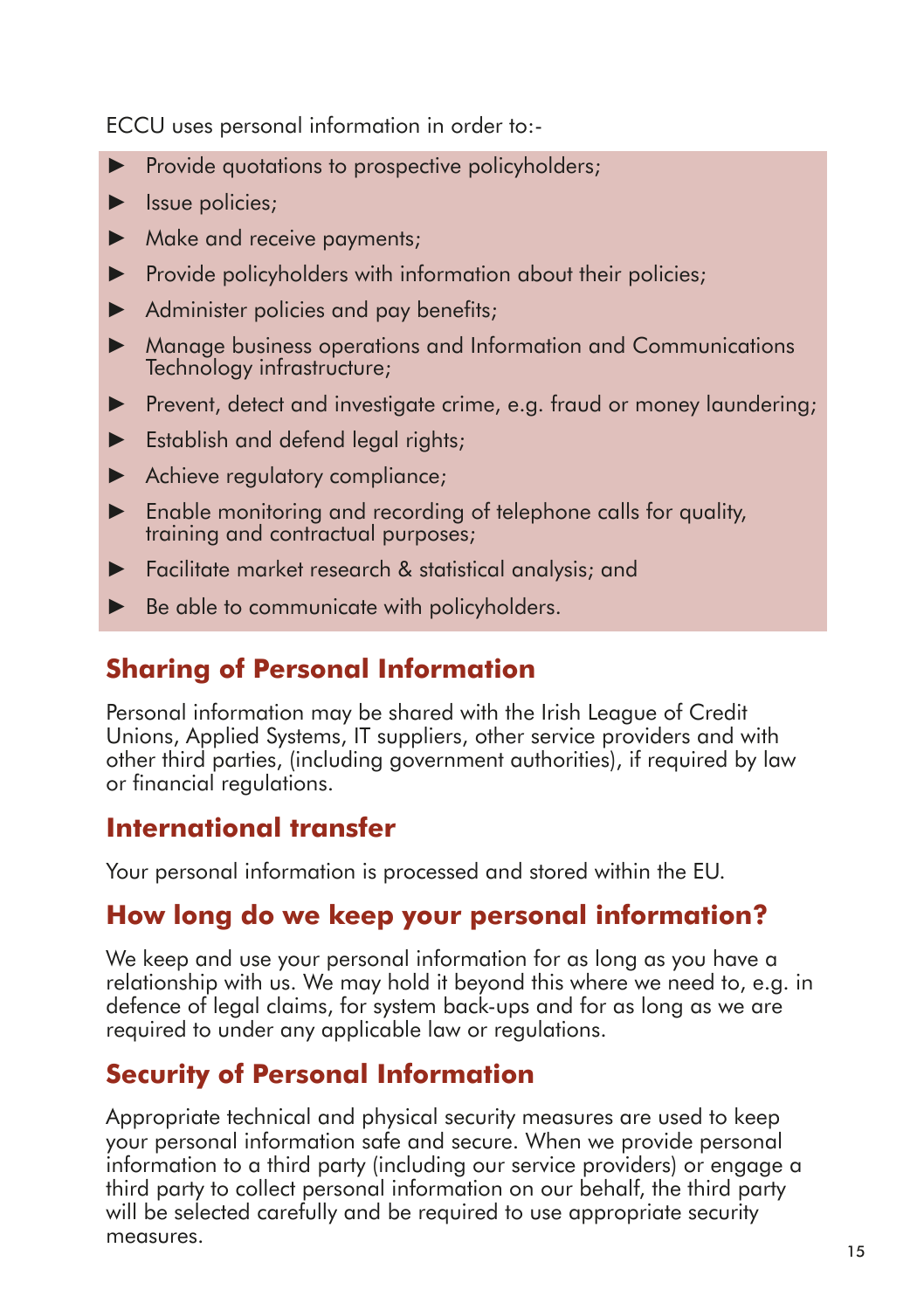#### **Your Rights**

You have rights under data protection law in connection with our use of personal information. These rights include a right of access to and to receive a copy of your personal Information, a right to correct inaccurate data, a right to erase data or suspend our use of data. These rights may also include a right to object to our use of your personal information, a right to request that certain automated decisions we make have human involvement, a right to withdraw consent and a right to complain to the data protection regulator.

#### **Privacy Policy**

Details about your rights and how we collect, use and disclose your personal information are contained in this document and also on our website where you can proceed to obtain a quote and buy a policy online. You may contact ECCU's Data Protection Officer to exercise any of your rights by email to:dpo@eccu.ie.

#### **Complaints**

If you do not think that we have processed your personal information in accordance with this privacy notice, please contact us:

Email: dpo@eccu.ie

By post: Data Protection Officer ECCU Assurance DAC 33 – 41 Lower Mount Street Dublin 2 D02 Y489

If you are not happy with how we have processed your personal information or handled your privacy rights, you can complain to the Data Protection Commission at:

Data Protection Commission Canal House Station Road Portarlington Co. Laois R32 AP23

Email: info@dataprotection.ie

Telephone: 076 110 4800

LoCall: 1890 252 231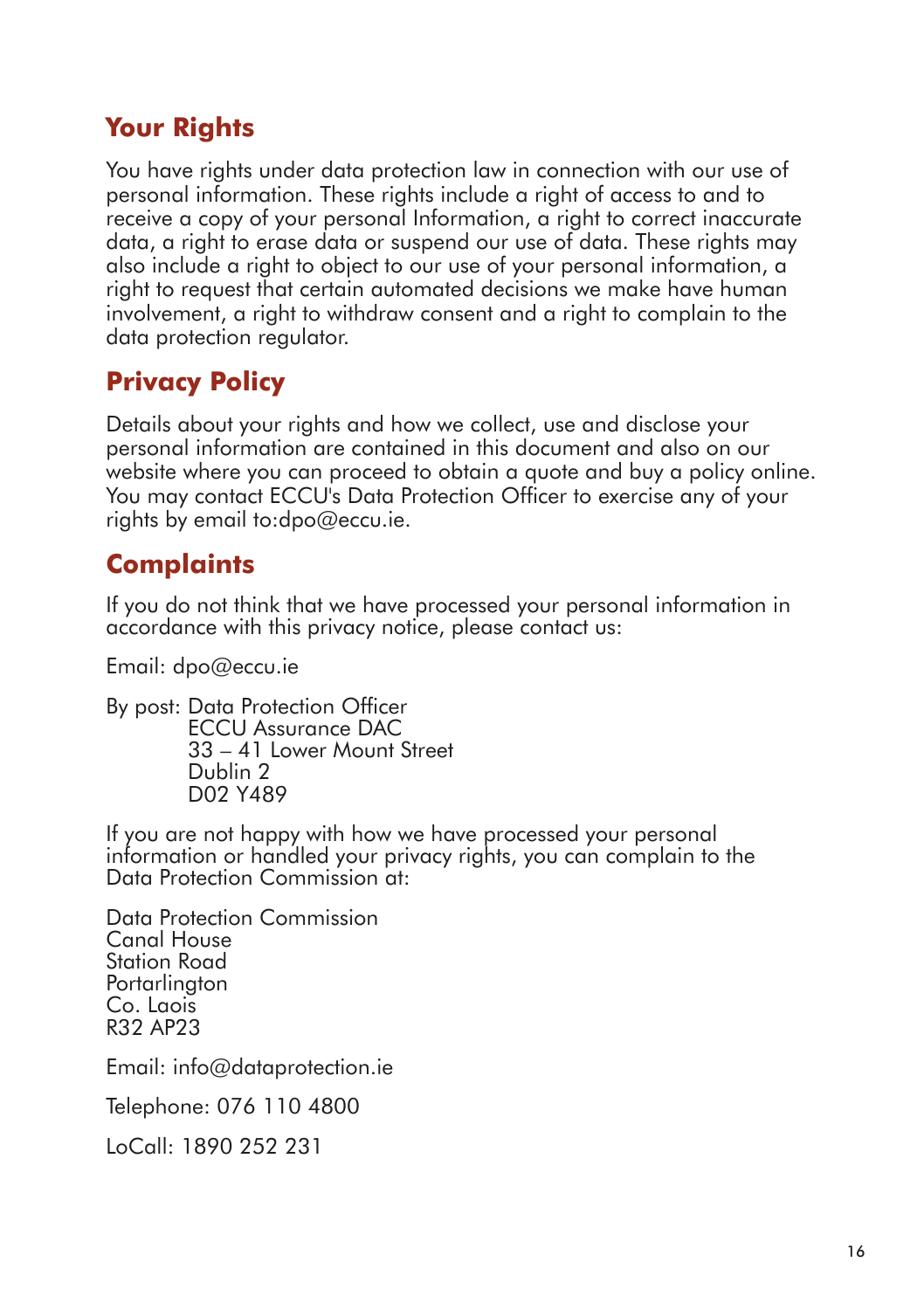### **CUSTOMER INFORMATION NOTICE (CIN)**

This notice is issued in accordance with the Life Assurance (Provision of Information) Regulations 2001 and has been prepared in accordance with the Actuarial Standards of Practice LA-8 and LA-9 of the Society of Actuaries in Ireland.

#### **A. INFORMATION ABOUT THE POLICY**

#### 1. Make sure the policy meets your needs

Taking out an ECCU Assurance DAC Death Benefit Plus policy is an important decision. Before you do so we want you to fully understand the details of the contract which you are entering into. This CIN sets out to provide that information. Death Benefit Plus is a regular premium protection policy. It is designed to provide a lump sum payment in the event of the death of the life assured. It is not designed to build up a savings fund.

#### WARNING: Total premiums paid over the premium paying term of your policy may exceed the death benefit.

The policy is a long-term commitment. Under its terms you will be committing to pay premiums on a regular basis until the earlier of your 85th birthday, the 30th anniversary of the policy start date or your death. Unless you are fully satisfied that it meets your needs, and that your circumstances and resources are sufficient to allow you to pay the required premiums, you should not enter into this commitment.

WARNING: If you propose to take out this policy in complete or partial replacement of an existing policy, please take special care to satisfy yourself that this policy meets your needs. In particular, please make sure that you are aware of the financial consequences of replacing your existing policy. If you are in doubt about this, please contact ECCU Assurance DAC.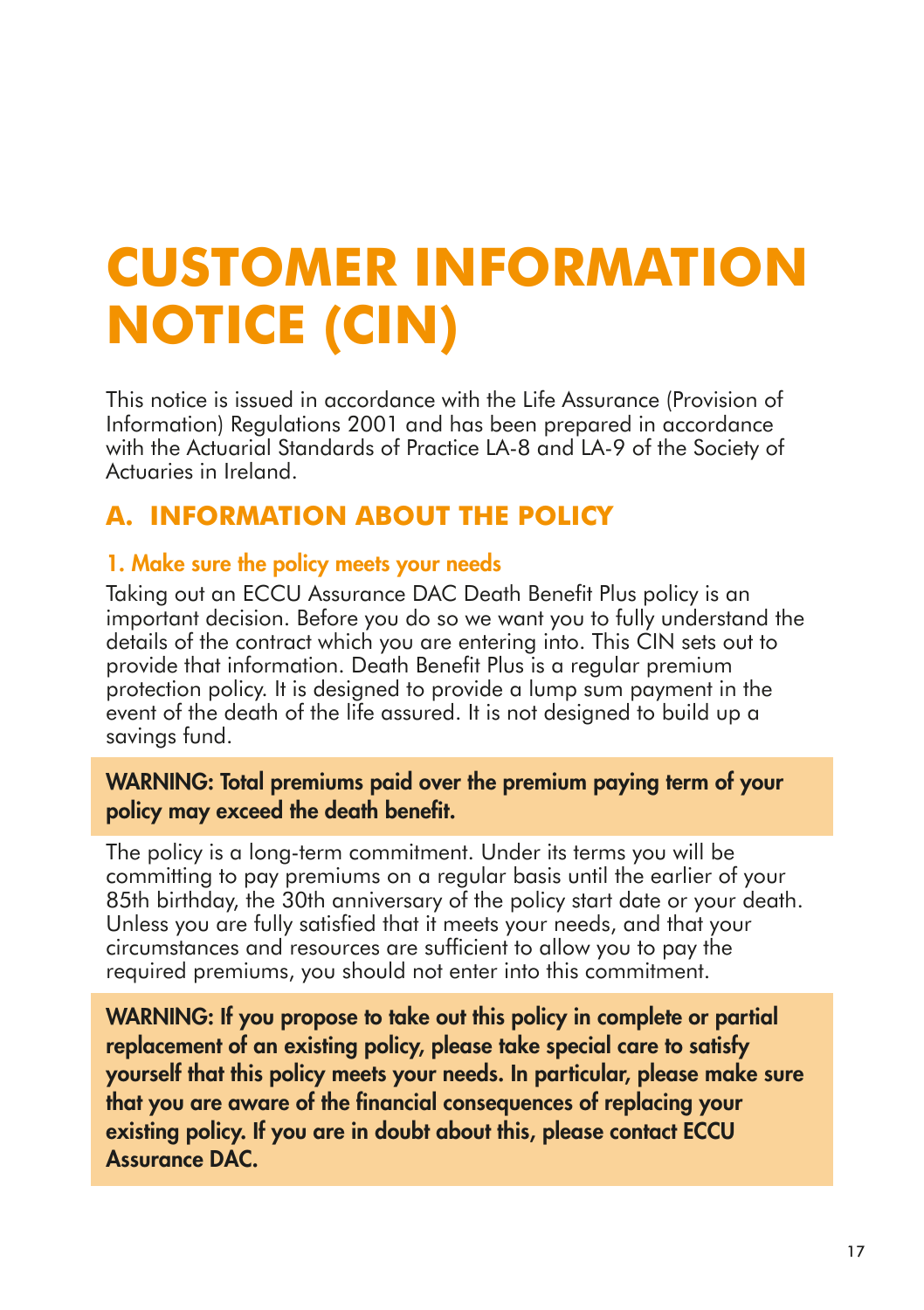Every care is taken to ensure that the information in this brochure is clear and accurate. However, no responsibility is taken for errors or omissions. If any conflict arises between this CIN and the Policy Conditions, the Policy Conditions will apply. Policy Conditions will be supplied to you when your policy is issued.

#### 2. What happens if you want to cash in the policy early or stop paying premiums?

Death Benefit Plus is not a savings plan, it is not designed to build up a savings fund and it does not have a cash surrender value and will not pay out a cash sum to you if you decide you wish to cancel the policy early. A claim payment can only be made on this policy in the event of the death of the policy owner. The policy does not include indexation so inflation will reduce your buying power over time.

#### 3. What are the projected benefits under the policy?

Your policy will pay a fixed lump sum should you die while the policy is in force. If you die before the second policy anniversary, other than as a result of a travel accident, the benefit payable is equal to the total premiums paid by the policyholder to the policy.

After the second policy anniversary, the benefit payable on death is the policy sum assured chosen. Furthermore, if you die as a result of a travel accident (in a motor accident, or as a fare paying passenger by road, rail, air or sea), the amount payable will be double the sum assured even if you die before the second policy anniversary.

The premium payable for your policy will include the cost of our death benefit and all charges, expenses, and intermediary/sales remuneration. A government levy is payable on all life assurance premiums (currently 1%). Premiums are payable on a monthly basis by direct debit. You stop paying premiums at the earlier of your 85th birthday, the 30th anniversary of the policy start date or your death. Cover continues for life.

*Note: The maximum amount of life cover that you can take out with us is €15,000. This limit applies to the total amount of cover if you have more than one ECCU Assurance DAC Death Benefit Plus Policy. We may reduce any ECCU Assurance DAC Death Benefit Plus policies you have so that total life cover does not exceed €15,000 or we may cancel any ECCU Assurance DAC Death Benefit Plus policies you have that brings life cover over this limit. If we cancel or reduce any policy, then any premiums paid in respect of any excess life cover will not be refunded.*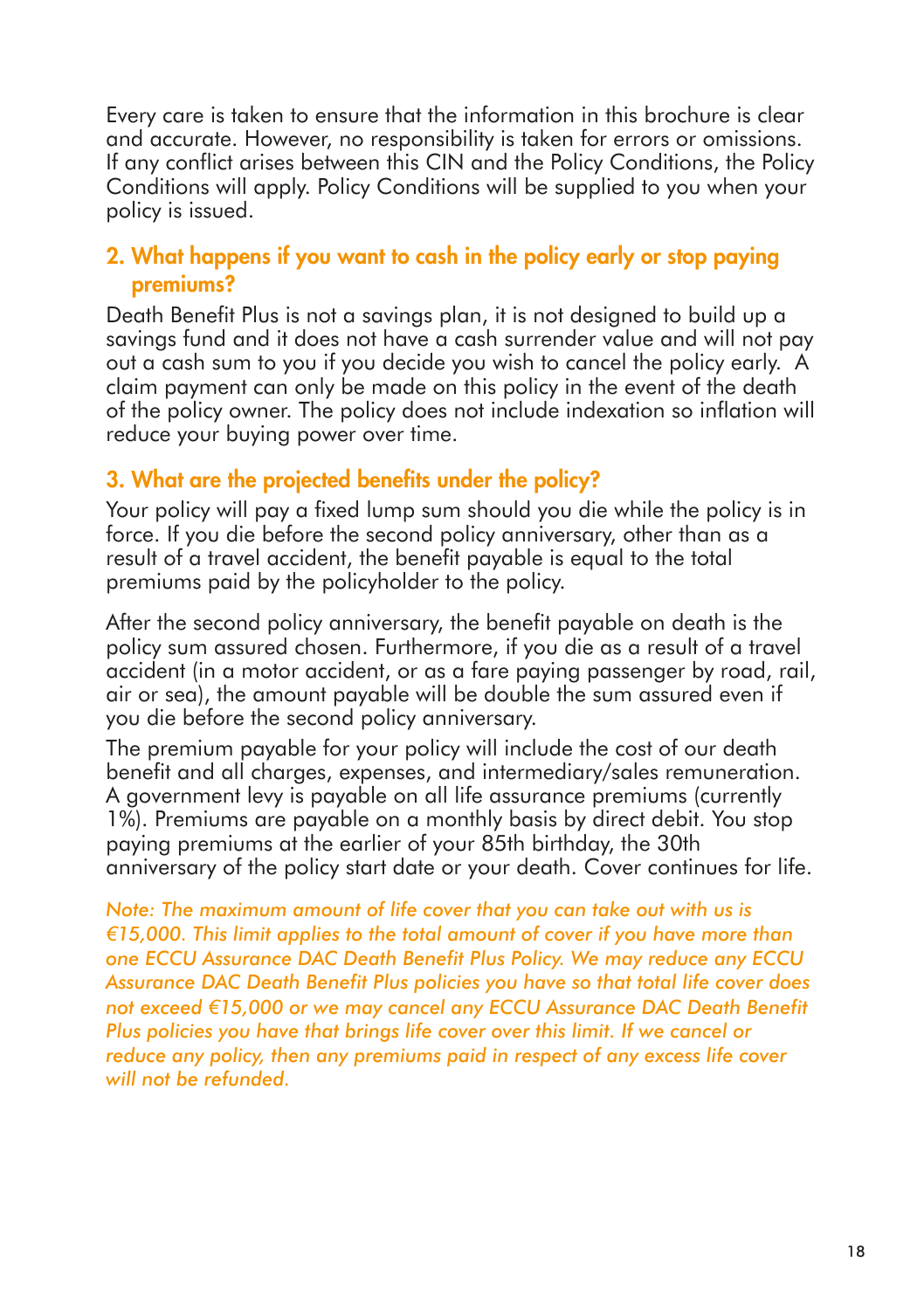The illustration below is based on the following details:

| Age:                                                 | 66 next birthday                          |
|------------------------------------------------------|-------------------------------------------|
| <b>Benefit:</b>                                      | Death Benefit €5,000                      |
| <b>Premium:</b>                                      | €36.36 per month, payable by direct debit |
| <b>Maximum Number of</b><br><b>Premiums Payable:</b> | 240                                       |
| <b>Premium Payment Term:</b>                         | To age 85                                 |
| <b>Policy Term:</b>                                  | Whole of Life                             |

#### **ILLUSTRATIVE TABLE OF PROJECTED BENEFITS AND CHARGES**

|                 | A                                                                     | B                                         | c                                            | D                                                          | $E = A + B - C + D$                                               |
|-----------------|-----------------------------------------------------------------------|-------------------------------------------|----------------------------------------------|------------------------------------------------------------|-------------------------------------------------------------------|
| Year            | <b>Total amount</b><br>of premiums<br>paid into the<br>policy to date | Projected<br>investment<br>growth to date | Projected<br>expenses and<br>charges to date | <b>Projected cost</b><br>of protection<br>benefits to date | <b>Projected policy</b><br>value before<br>payment of<br>taxation |
| $\mathbf{1}$    | €436                                                                  | €0                                        | €430                                         | €6                                                         | €0                                                                |
| $\mathbf{2}$    | €873                                                                  | €0                                        | €853                                         | €19                                                        | €0                                                                |
| 3               | €1,309                                                                | €0                                        | €1,205                                       | €104                                                       | €0                                                                |
| 4               | €1,745                                                                | €0                                        | €1,548                                       | €197                                                       | €0                                                                |
| $5\phantom{.0}$ | €2,182                                                                | €0                                        | €1,880                                       | €301                                                       | €0                                                                |
| 6               | €2,618                                                                | €0                                        | €2,201                                       | €417                                                       | €0                                                                |
| $\overline{7}$  | €3,054                                                                | €0                                        | €2,508                                       | €546                                                       | €0                                                                |
| 8               | €3,491                                                                | €0                                        | €2,801                                       | €690                                                       | €0                                                                |
| 9               | €3,927                                                                | €0                                        | €3,076                                       | €851                                                       | €0                                                                |
| 10              | €4,363                                                                | €0                                        | €3,333                                       | €1,030                                                     | €0                                                                |
| 11              | €4,800                                                                | €0                                        | €3,569                                       | €1,231                                                     | €0                                                                |
| 12              | €5,236                                                                | €0                                        | €3,781                                       | €1,455                                                     | €0                                                                |
| 13              | €5,672                                                                | €0                                        | €3,965                                       | €1,707                                                     | €0                                                                |
| 14              | €6,108                                                                | €0                                        | €4,119                                       | €1,989                                                     | €0                                                                |
| 15              | €6,545                                                                | €0                                        | €4,239                                       | €2,306                                                     | €0                                                                |
| 16              | €6,981                                                                | €0                                        | €4,319                                       | €2,662                                                     | €0                                                                |
| 17              | €7,417                                                                | €0                                        | €4,356                                       | €3,062                                                     | €0                                                                |
| 18              | €7,854                                                                | €0                                        | €4,356                                       | €3,498                                                     | €0                                                                |
| 19              | €8,290                                                                | €0                                        | €4,356                                       | €3,934                                                     | €0                                                                |
| 20              | €8,726                                                                | €0                                        | €4,356                                       | €4,371                                                     | €0                                                                |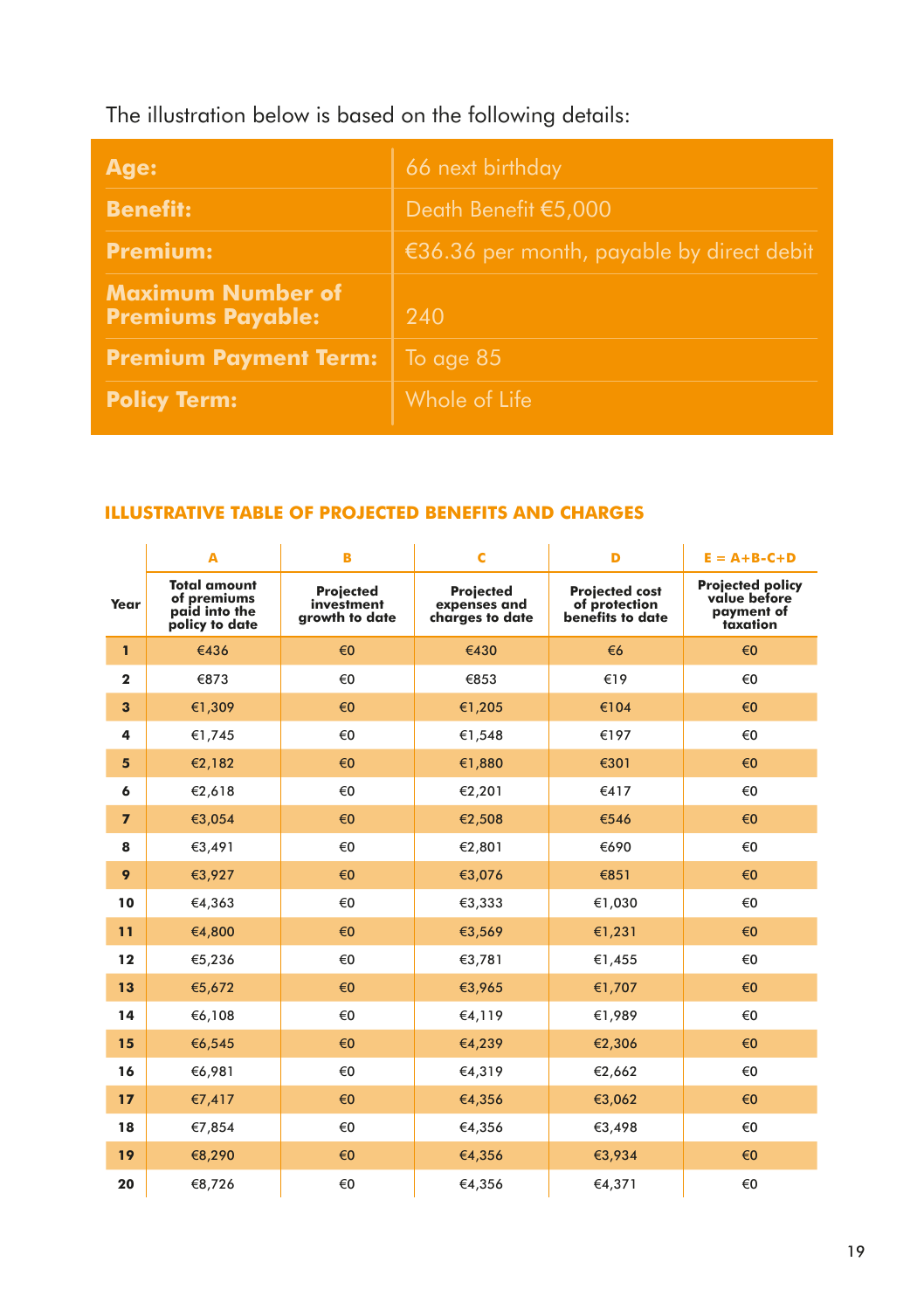#### 4. What intermediary/sales remuneration is payable?

The projected remuneration figures below are based on the sample policy described above.

|                | <b>ILLUSTRATIVE TABLE OF INTERMEDIARY/SALES</b><br><b>REMUNERATION</b> |                                                                                             | <b>ILLUSTRATIVE TABLE OF PROTECTED</b><br><b>COVER OPTION</b>    |                                                                                  |                                                                                           |  |
|----------------|------------------------------------------------------------------------|---------------------------------------------------------------------------------------------|------------------------------------------------------------------|----------------------------------------------------------------------------------|-------------------------------------------------------------------------------------------|--|
| Year           | Premium<br>payable in<br>that year                                     | <b>Projected total</b><br>intermediary/<br>sales<br>remuneration<br>payable in that<br>year | Number of<br>complete years<br>for which<br>premiums are<br>paid | Total amount of<br>premiums paid<br>into the policy to<br>year premiums<br>cease | Amount of<br><b>Reduced Benefit</b><br>payable on<br>Death after<br><b>Premiums Cease</b> |  |
| $\mathbf{1}$   | €436                                                                   | €87                                                                                         | $\mathbf{1}$                                                     | €436                                                                             | €0                                                                                        |  |
| $\overline{2}$ | €436                                                                   | €87                                                                                         | $\overline{\mathbf{2}}$                                          | €873                                                                             | €0                                                                                        |  |
| 3              | €436                                                                   | €87                                                                                         | 3                                                                | €1,309                                                                           | €0                                                                                        |  |
| $\overline{4}$ | €436                                                                   | €0                                                                                          | $\overline{4}$                                                   | €1,745                                                                           | €0                                                                                        |  |
| $\overline{5}$ | €436                                                                   | €0                                                                                          | $\overline{5}$                                                   | €2,182                                                                           | €1,250                                                                                    |  |
| 6              | €436                                                                   | €0                                                                                          | 6                                                                | €2,618                                                                           | €1,500                                                                                    |  |
| $\overline{7}$ | €436                                                                   | €0                                                                                          | $\overline{7}$                                                   | €3,054                                                                           | €1,750                                                                                    |  |
| 8              | €436                                                                   | €0                                                                                          | 8                                                                | €3,491                                                                           | €2,000                                                                                    |  |
| 9              | €436                                                                   | €0                                                                                          | 9                                                                | €3,927                                                                           | €2,250                                                                                    |  |
| 10             | €436                                                                   | €0                                                                                          | 10                                                               | €4,363                                                                           | €2,500                                                                                    |  |
| 11             | €436                                                                   | €0                                                                                          | 11                                                               | €4,800                                                                           | €2,750                                                                                    |  |
| 12             | €436                                                                   | €0                                                                                          | 12                                                               | €5,236                                                                           | €3,000                                                                                    |  |
| 13             | €436                                                                   | €0                                                                                          | 13                                                               | €5,672                                                                           | €3,250                                                                                    |  |
| 14             | €436                                                                   | €0                                                                                          | 14                                                               | €6,108                                                                           | €3,500                                                                                    |  |
| 15             | €436                                                                   | €0                                                                                          | 15                                                               | €6,545                                                                           | €3,750                                                                                    |  |
| 16             | €436                                                                   | €0                                                                                          | 16                                                               | €6,981                                                                           | €4,000                                                                                    |  |
| 17             | €436                                                                   | €0                                                                                          | 17                                                               | €7,417                                                                           | €4,250                                                                                    |  |
| 18             | €436                                                                   | €0                                                                                          | 18                                                               | €7,854                                                                           | €4,500                                                                                    |  |
| 19             | €436                                                                   | €0                                                                                          | 19                                                               | €8,290                                                                           | €4,750                                                                                    |  |
| 20             | €436                                                                   | €0                                                                                          | 20                                                               | €8,726                                                                           | €5,000                                                                                    |  |

The projected remuneration figures are based on the<br>sample policy described above. A Government levy<br>(currently 1% of the premium) is payable on each<br>premium paid. This is included in the premium<br>figures above. A similar s

This option applies only if Premiums have been paid<br>for at least 5 years, then if you stop paying Premiums<br>before the Premium Expiry Date, you can make the<br>policy paid-up in which case a reduced benefit<br>becomes payable on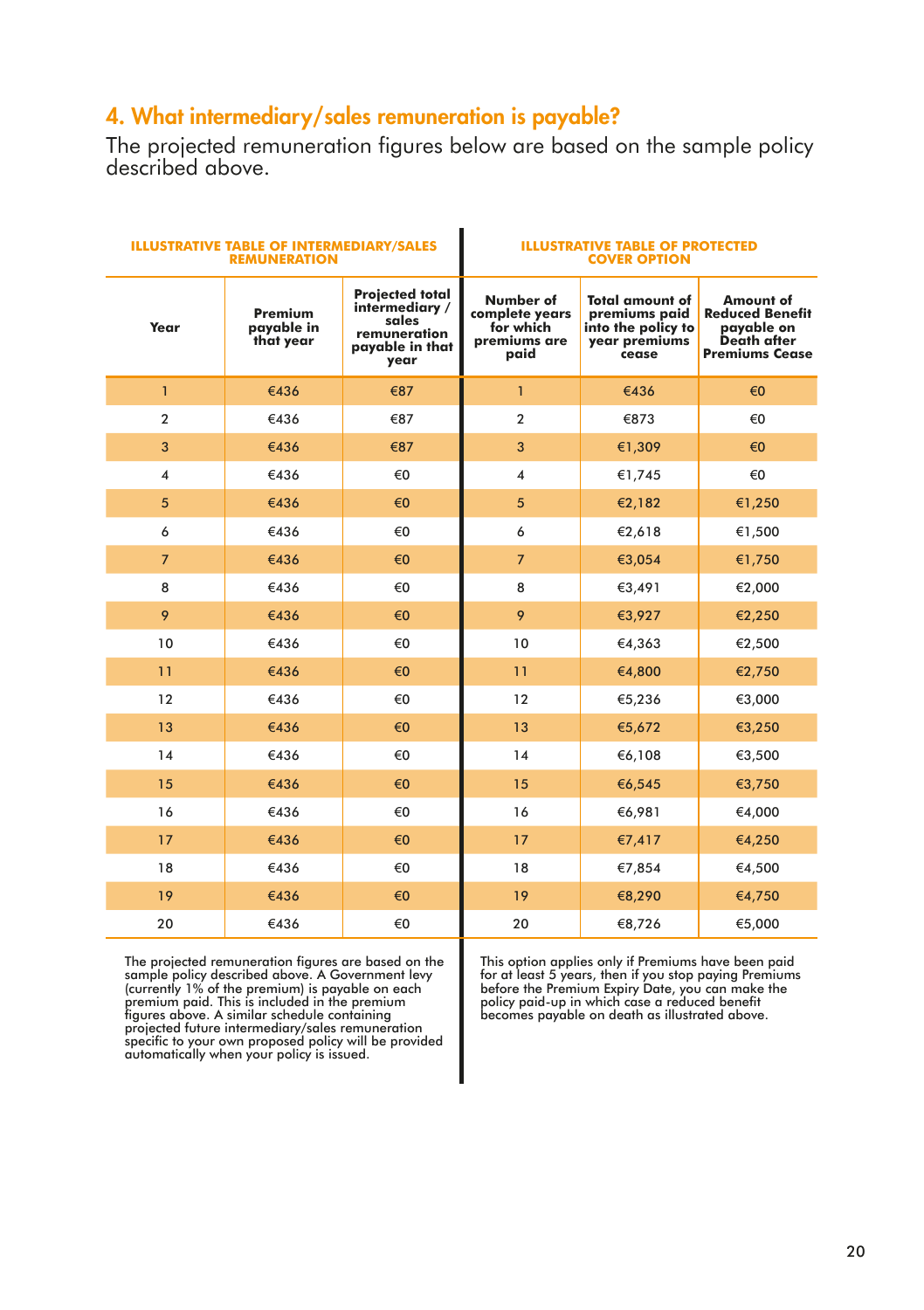A Government levy (currently 1% of the premium) is payable on each premium paid. This is included in the premium figures above. A similar schedule containing projected future benefits and intermediary/sales remuneration specific to your own proposed policy will be provided automatically when your policy is issued.

#### 5. Are returns guaranteed and can the premium be reviewed?

Your policy will not provide any return other than payments which may be made in the event of death. The premium to support the death benefit is established from the outset and will not need to be reviewed.

#### 6. Can the policy be cancelled or amended by the insurer?

ECCU Assurance DAC can cancel your Death Benefit Plus Policy or decline to pay a claim if any information given in the application form, or any other statement made by you, is inaccurate, or you fail to disclose all material information, that is, all information that ECCU Assurance DAC would need in order to assess your proposal and decide whether to accept it. ECCU Assurance DAC will cancel your plan if you stop paying premiums before the earliest of your 85th birthday or before the 30th anniversary of the policy start date. ECCU Assurance DAC also reserves the right, in the event of changes in taxation or other legislation affecting your policy, to make such amendments as in ECCU Assurance DAC's opinion are necessary to take account of such changes.

#### 7. Information on taxation issues

The premiums payable under the policy do not qualify for any tax relief. The payment of death benefit to your spouse is currently free of personal taxation. Other beneficiaries may be liable to Capital Acquisitions Tax on the amount they receive. The information in this section is a general summary of the taxation implications of your policy, based on our understanding of current legislation. Owing to the individual nature of each case, we recommend that you establish all tax implications with your professional advisor.

#### 8. Term of the policy

Your policy is a whole of life protection policy, which means that as long as you continue to pay premiums on time, your policy will continue to provide cover. When you reach the earlier of the 30th anniversary of the policy start date or age 85, your premiums cease. Your cover then continues until your death.

#### 9. If you have second thoughts

If, when you receive your Death Benefit Plus Policy, you feel that it is not suitable for your needs then you may cancel it by instructing us in writing and returning the policy documents to us. The policy will terminate immediately on receipt of this instruction at ECCU Assurance DAC's office. If it is received not later than 30 days after the later of the date of issue of the policy documents or the Policy Start Date, then any regular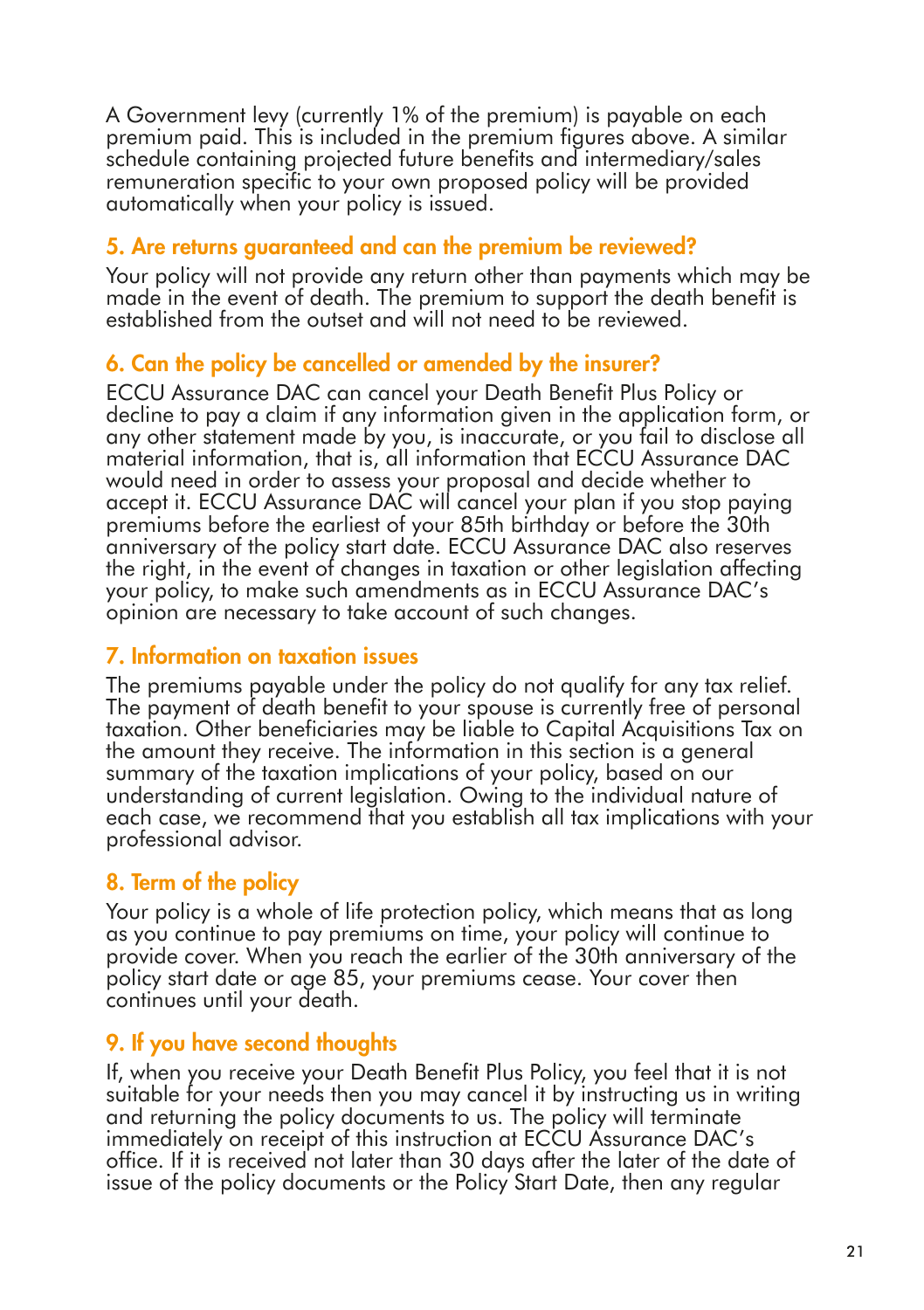premiums remitted to ECCU Assurance DAC will be refunded in full. Following the ending of this initial 30-day period if you subsequently cancel the policy you will not receive a refund of your premiums paid. No monetary value is attached to this policy. However, if you stop paying premiums after having made more than 5 years premium payments, you will not be returned any premiums but a protected benefit feature of your policy will keep a proportional "paid up" benefit for you.

#### 10. Legislation governing the contract

The laws of Republic of Ireland govern the contract and the Irish Courts will have exclusive jurisdiction.

#### 11. If you have a problem or complaint

If you have any complaint about this policy you should contact ECCU Assurance DAC, 33-41 Lower Mount Street, Dublin 2. The complaint will be fully investigated by ECCU Assurance DAC and ECCU Assurance DAC will endeavour to resolve the complaint to your satisfaction. In the event that you remain dissatisfied with the outcome of the complaint you are entitled to refer the matter to the Financial Services and Pensions Ombudsman. The Ombudsman may be contacted at The Financial Services and Pensions Ombudsman's, Lincoln House, Lincoln Place, Dublin 2, D02 VH29.

Tel. (01) 567 7000 Email info@fspo.ie www.fspo.ie

#### **B. INFORMATION ON SERVICE FEE**

There are no charges payable to ECCU Assurance DAC other than those set out in the table of benefits and charges and in your Policy Conditions booklet.

#### **C. INFORMATION ABOUT THE INSURER**

Your policy is issued by ECCU Assurance DAC, a limited company incorporated in Ireland. ECCU Assurance DAC is licensed under the Insurance Act 1936 and authorised under the European Union (Insurance and Reinsurance) Regulations 2015 to transact business in the Republic of Ireland.

ECCU Assurance DAC is regulated by the Central Bank of Ireland.

Any queries to ECCU Assurance DAC can be made as follows:

| Write to: | ECCU Assurance DAC,         |
|-----------|-----------------------------|
|           | 33 – 41 Lower Mount Street, |
|           | Dublin 2, D02 Y489.         |

Telephone: LoCall 0818 29 39 49<br>Email: dbplus@eccu.ie dbplus@eccu.ie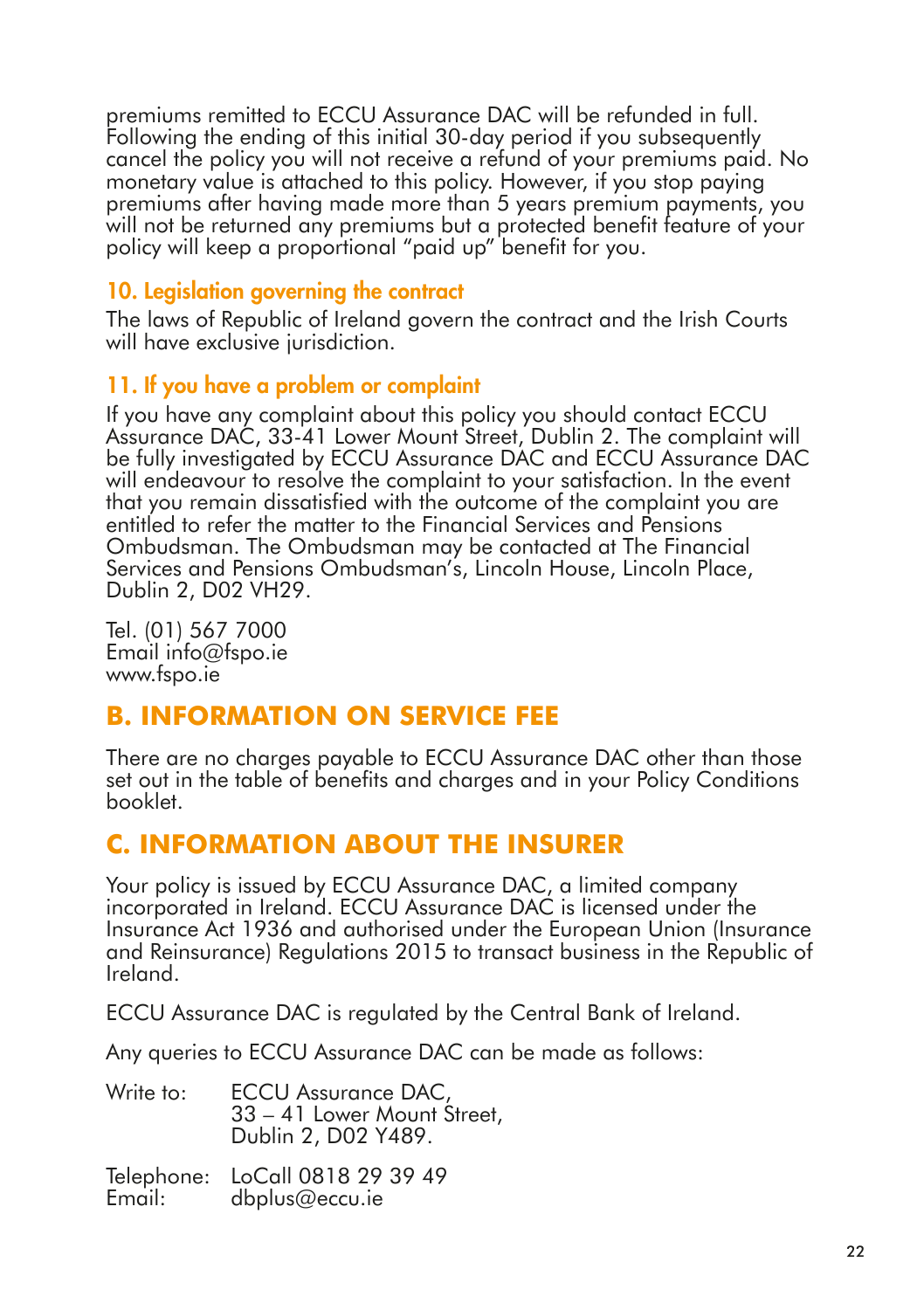#### **D. Information to be supplied to the policyholder during the term of the insurance contract**

During the term of your policy we will provide you with information in a number of circumstances:

- ► If there is any change in the name, address or legal form of ECCU Assurance DAC.
- ► If there is any material change to the terms of the Policy Conditions.

Acceptance criteria terms and conditions apply.

ECCU Assurance DAC is regulated by the Central Bank of Ireland.